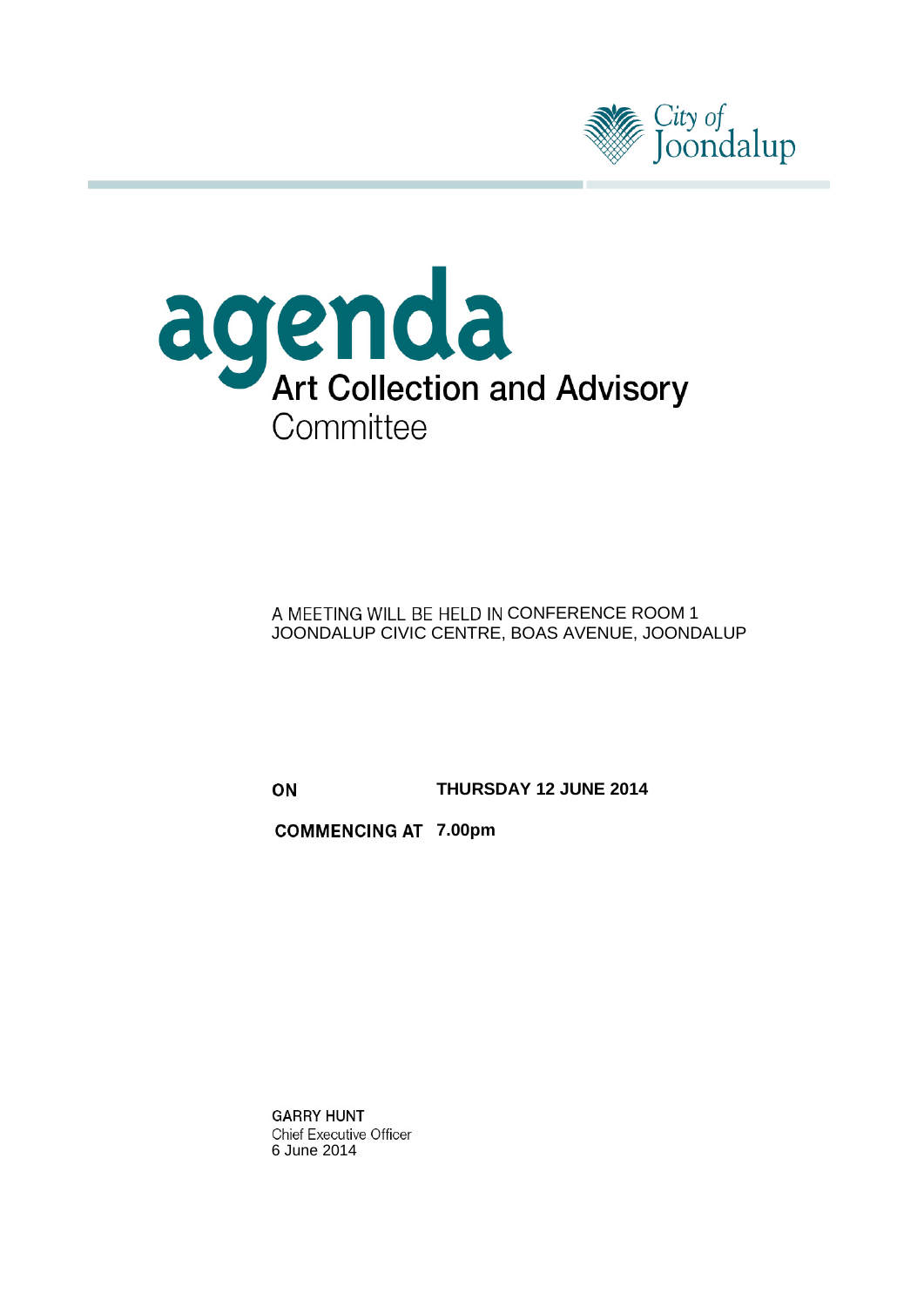#### **PROCEDURES FOR PUBLIC QUESTION TIME**

The following procedures for the conduct of Public Question Time were adopted at the Council meeting held on 19 November 2013:

#### **Questions asked verbally**

- 1 Members of the public are invited to ask questions at Committee Meetings.
- 2 Questions asked at an Ordinary Committee meeting must relate to a matter that affects the City of Joondalup. Questions asked at a Special meeting of the Committee must relate to the purpose for which the meeting has been called.
- 3 A register will be provided for those persons wanting to ask questions to enter their name. Persons will be requested to come forward in the order in which they are registered, and to give their name and full address.
- 4 Public question time will be limited to two minutes per member of the public, with a limit of two verbal questions per member of the public.
- 5 Statements are not to precede the asking of a question during public question time. Statements should be made during public statement time.
- 6 Members of the public are encouraged to keep their questions brief to enable everyone who desires to ask a question to have the opportunity to do so.
- 7 Public question time will be allocated a minimum of 15 minutes and may be extended in intervals of up to 10 minutes by resolution of the Committee, but the total time allocated for public questions to be asked and responses to be given is not to exceed 35 minutes in total. Public question time is declared closed following the expiration of the allocated time period, or earlier than such time where there are no further questions.
- 8 Questions are to be directed to the Presiding Member and shall be asked politely, in good faith, and are not to be framed in such a way as to reflect adversely or be defamatory on a particular Elected Member or City employee. The Presiding Member shall decide to:
	- accept or reject any question and his/her decision is final
	- nominate a member of the Committee and/or City employee to respond to the question or
	- take a question on notice. In this case a written response will be provided as soon as possible, and included in the agenda of the next Committee meeting.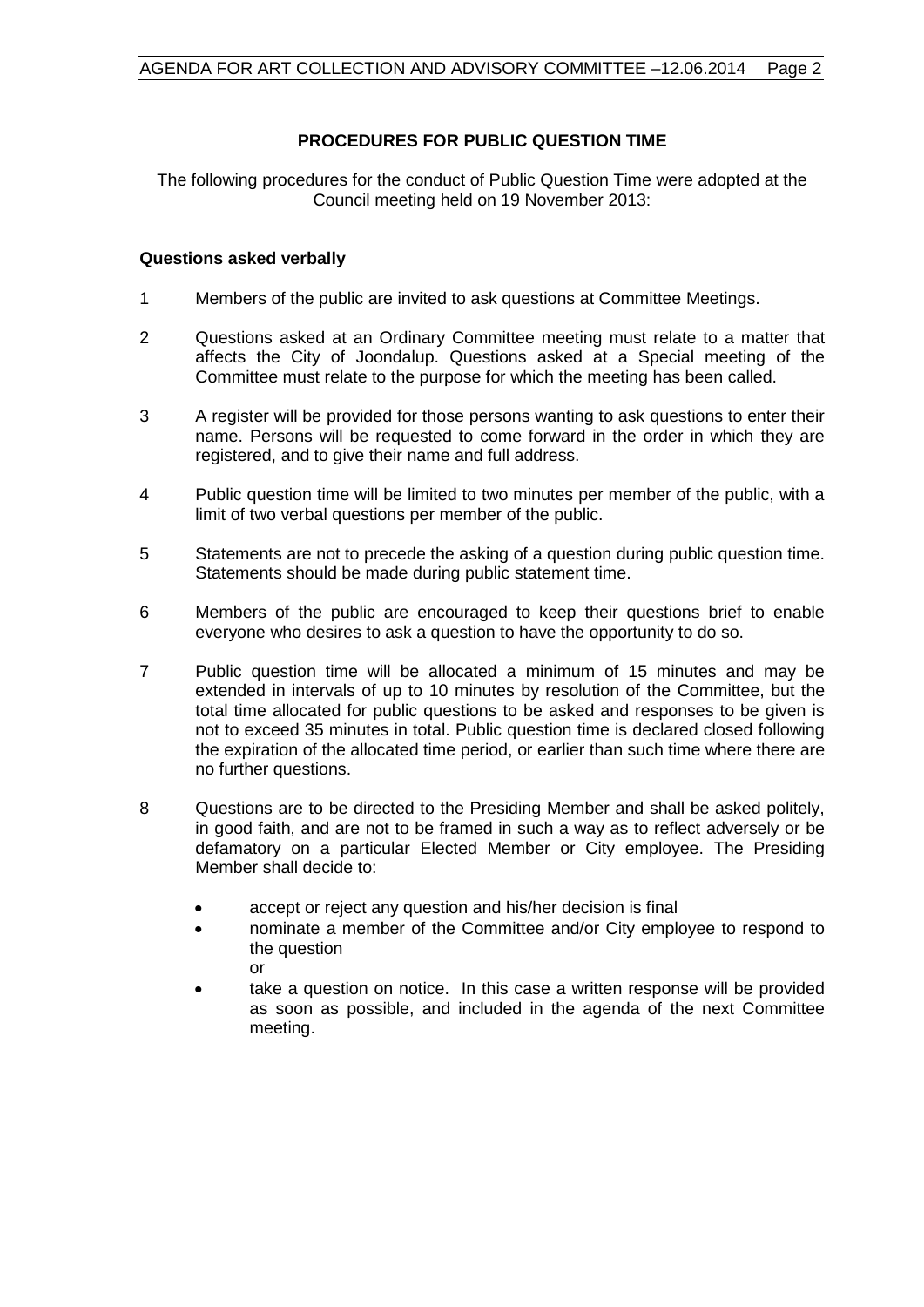- 9 Where an Elected Member is of the opinion that a member of the public is:
	- asking a question at a Committee meeting, that does not relate to a matter affecting the City or
	- making a statement during public question time,

they may bring it to the attention of the Presiding Member who will make a ruling.

- 10 Questions and any response will be summarised and included in the minutes of the Committee meeting.
- 11 It is not intended that question time should be used as a means to obtain information that would not be made available if it was sought from the City's records under Section 5.94 of the *Local Government Act 1995* or the *Freedom of Information Act 1992* (FOI Act 1992). Where the response to a question(s) would require a substantial commitment of the City's resources, the Chief Executive Officer (CEO) will determine that it is an unreasonable impost upon the City and refuse to provide it. The CEO will advise the member of the public that the information may be sought in accordance with the FOI Act 1992.

#### **Questions in Writing – (Residents and/or ratepayers of the City of Joondalup only)**

- 1 Only City of Joondalup residents and/or ratepayers may submit questions to the City in writing.
- 2 Questions asked at an Ordinary Committee meeting must relate to a matter that affects the City of Joondalup. Questions asked at a Special meeting of the Committee must relate to the purpose for which the meeting has been called.
- 3 The City will accept a maximum of five written questions per City of Joondalup resident/ratepayer. To ensure equality and consistency, each part of a multi-part question will be treated as a question in its own right.
- 4 Questions lodged by 9.00am on the day immediately prior to the scheduled Committee meeting will be responded to, where possible, at the Committee meeting. These questions, and their responses, will be distributed to Elected Members and made available to the public in written form at the meeting.
- 5 The Presiding Member shall decide to accept or reject any written question and his/her decision is final. Where there is any concern about a question being offensive, defamatory or the like, the Presiding Member will make a determination in relation to the question. Questions determined as offensive, defamatory or the like will not be published. Where the Presiding Member rules questions to be out of order, an announcement to this effect will be made at the meeting, including the reason(s) for the decision.
- 6 The Presiding Member may rule questions out of order where they are substantially the same as questions previously submitted and responded to.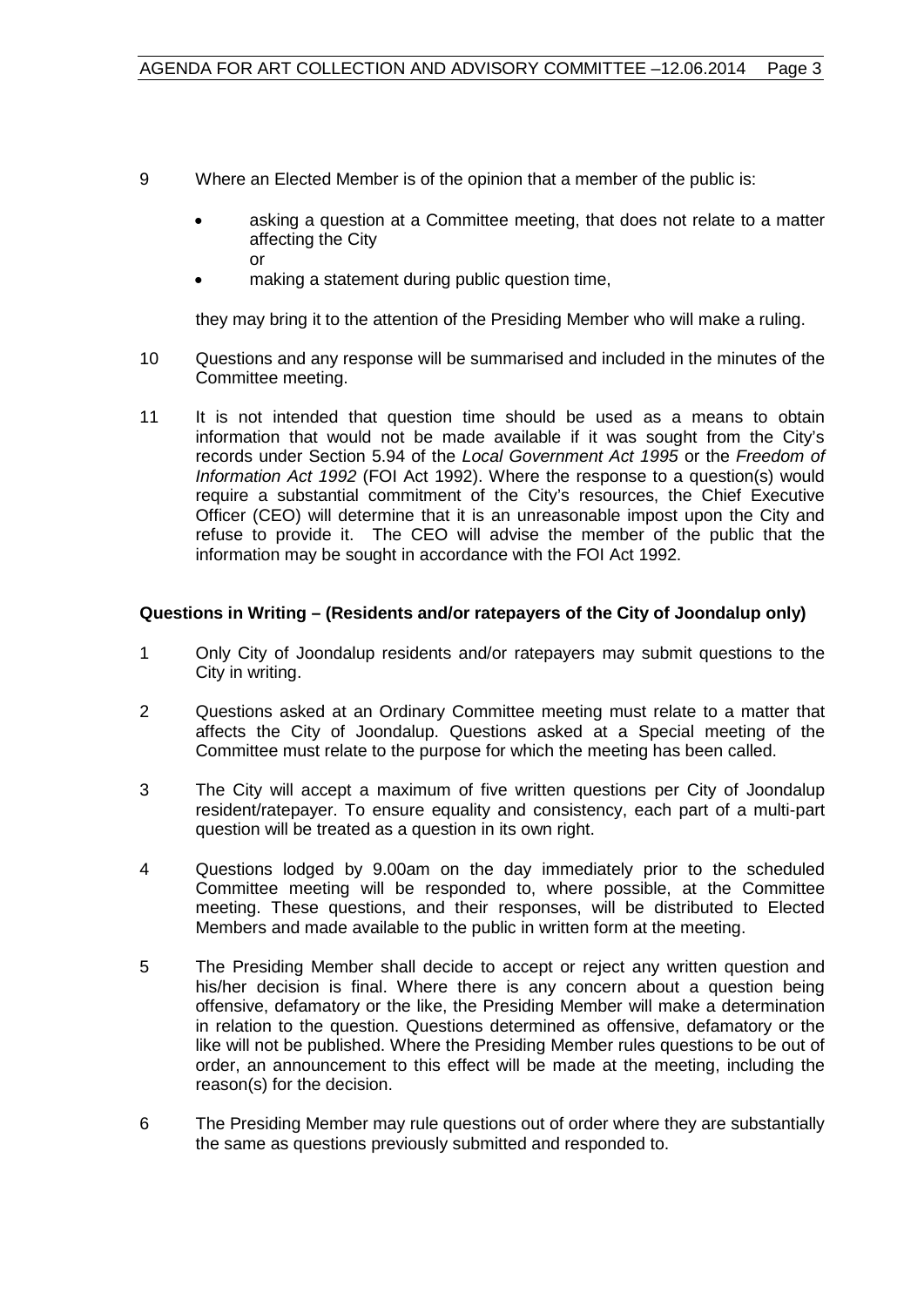- 7 Written questions unable to be responded to at a Committee meeting will be taken on notice. In this case, a written response will be provided as soon as possible and included on the agenda of the next Committee meeting.
- 8 A person who submits written questions may also ask questions at a Committee meeting and questions asked verbally may be different to those submitted in writing.
- 9 Questions and any response will be summarised and included in the minutes of the Committee meeting.
- 10 It is not intended that question time should be used as a means to obtain information that would not be made available if it was sought from the City's records under Section 5.94 of the *Local Government Act 1995* or the *Freedom of Information Act 1992* (FOI Act 1992). Where the response to a question(s) would require a substantial commitment of the City's resources, the Chief Executive Officer (CEO) will determine that it is an unreasonable impost upon the City and may refuse to provide it. The CEO will advise the member of the public that the information may be sought in accordance with the FOI Act 1992.

#### **DISCLAIMER**

Responses to questions not submitted in writing are provided in good faith and as such, should not be relied upon as being either complete or comprehensive.

#### **PROCEDURES FOR PUBLIC STATEMENT TIME**

The following procedures for the conduct of Public Statement Time were adopted at the Council meeting held on 19 November 2013:

- 1 Members of the public are invited to make statements, either verbally or in writing, at Committee meetings.
- 2 Statements made at an Ordinary Committee meeting must relate to a matter that affects the City of Joondalup. Statements made at a Special meeting of the Committee must relate to the purpose for which the meeting has been called.
- 3 A register will be provided for those persons wanting to make a statement to enter their name. Persons will be requested to come forward in the order in which they are registered, and to give their name and full address.
- 4 Public statement time will be limited to two minutes per member of the public.
- 5 Members of the public are encouraged to keep their statements brief to enable everyone who desires to make a statement to have the opportunity to do so.
- 6 Public statement time will be allocated a maximum time of 15 minutes. Public statement time is declared closed following the 15 minute allocated time period, or earlier than such time where there are no further statements.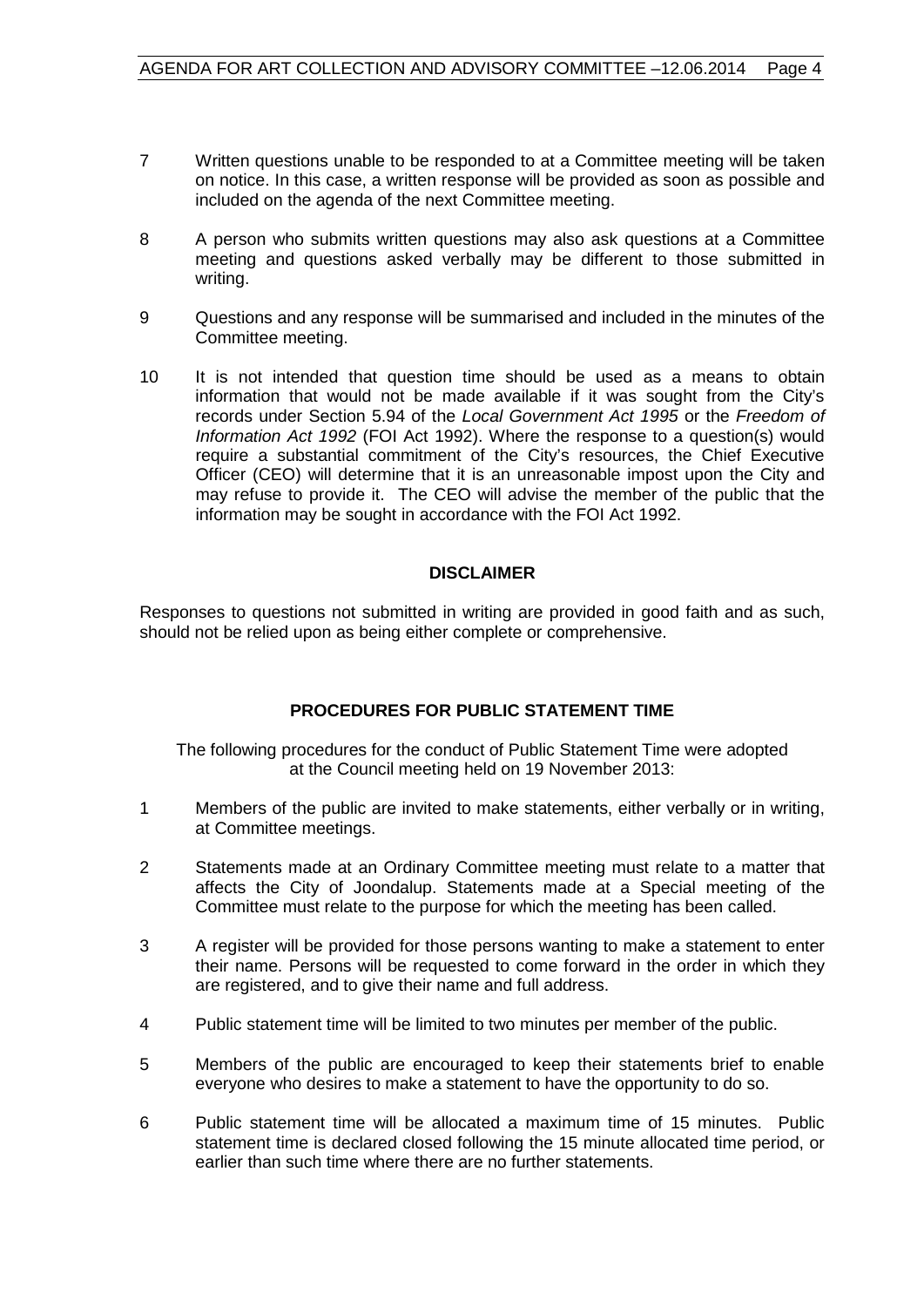- 7 Statements are to be directed to the Presiding Member and are to be made politely in good faith and are not to be framed in such a way as to reflect adversely or be defamatory on a particular Elected Member or City employee.
- 8 Where an Elected Member is of the opinion that a member of the public is making a statement at a Committee meeting, that does not relate to a matter affecting the City, they may bring it to the attention of the Presiding Member who will make a ruling.
- 9 A member of the public attending a Committee meeting may present a written statement rather than making the statement verbally if he or she so wishes.
- 10 Statements will be summarised and included in the minutes of the Committee meeting.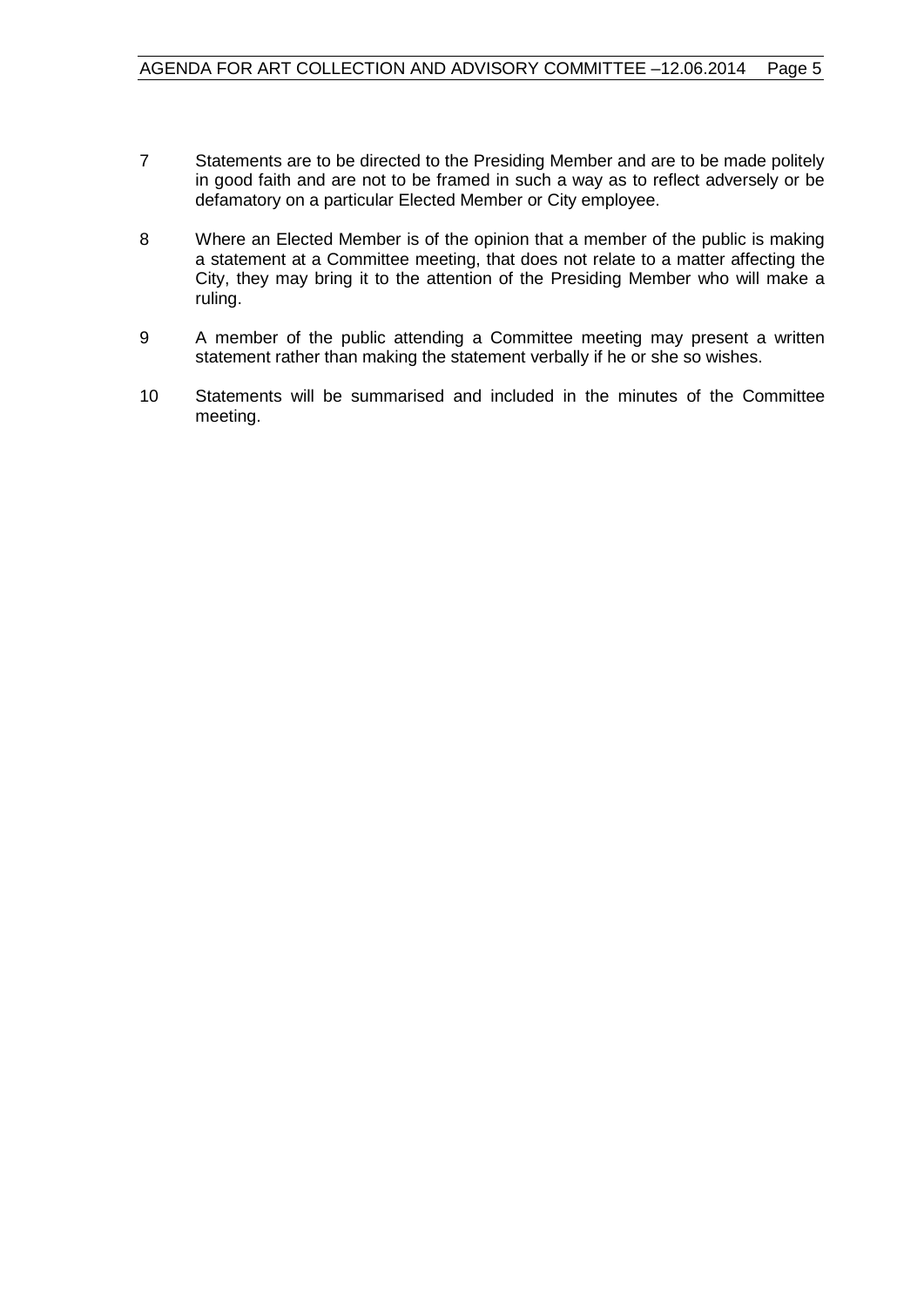#### **TABLE OF CONTENTS**

| <b>Title</b>                                                                                          | Page No. |
|-------------------------------------------------------------------------------------------------------|----------|
| <b>Declaration of Opening</b>                                                                         | 8        |
| <b>Declarations of Interest</b>                                                                       | 8        |
| <b>Public Question Time</b>                                                                           | 8        |
| <b>Public Statement Time</b>                                                                          | 8        |
| Apologies/Leave of absence                                                                            | 8        |
| <b>Confirmation of Minutes</b>                                                                        | 9        |
| by the<br><b>Presiding</b><br>Member without<br><b>Announcements</b><br>discussion                    | 9        |
| Identification of matters for which the meeting may be<br>closed to the public                        | 9        |
| <b>Petitions and deputations</b>                                                                      | 9        |
| <b>Reports</b>                                                                                        | 10       |
| 2014 City of Joondalup Community Art Exhibition - Possible<br>Artwork for Acquisition - [104010]      | 10       |
| Art Collection and Advisory Committee Proposed Meeting Date<br>$-[35613]$                             | 14       |
| City of Joondalup Artist Residency Program 2014-2015 -<br>[14158]                                     | 18       |
| Public Artwork Commission for Joondalup City Centre Water<br>Feature - Shortlisted Designs - [103481] | 24       |
| Acquisition of Artwork by Miik Green and Hans Arkveld -<br>[14158]                                    | 31       |
| <b>Urgent Business</b>                                                                                | 37       |
| Motions of which previous notice has been given                                                       | 37       |
| <b>Requests for Reports for future consideration</b>                                                  | 37       |
| <b>Closure</b>                                                                                        | 37       |
|                                                                                                       |          |

#### **Note:**

Clause 15.10 of the City's *Meeting Procedures Local Law 2013* states:

*This local law applies generally to committee meetings except for clause 7.1 in respect of members seating and clause 7.8 in respect of limitation on members speaking.*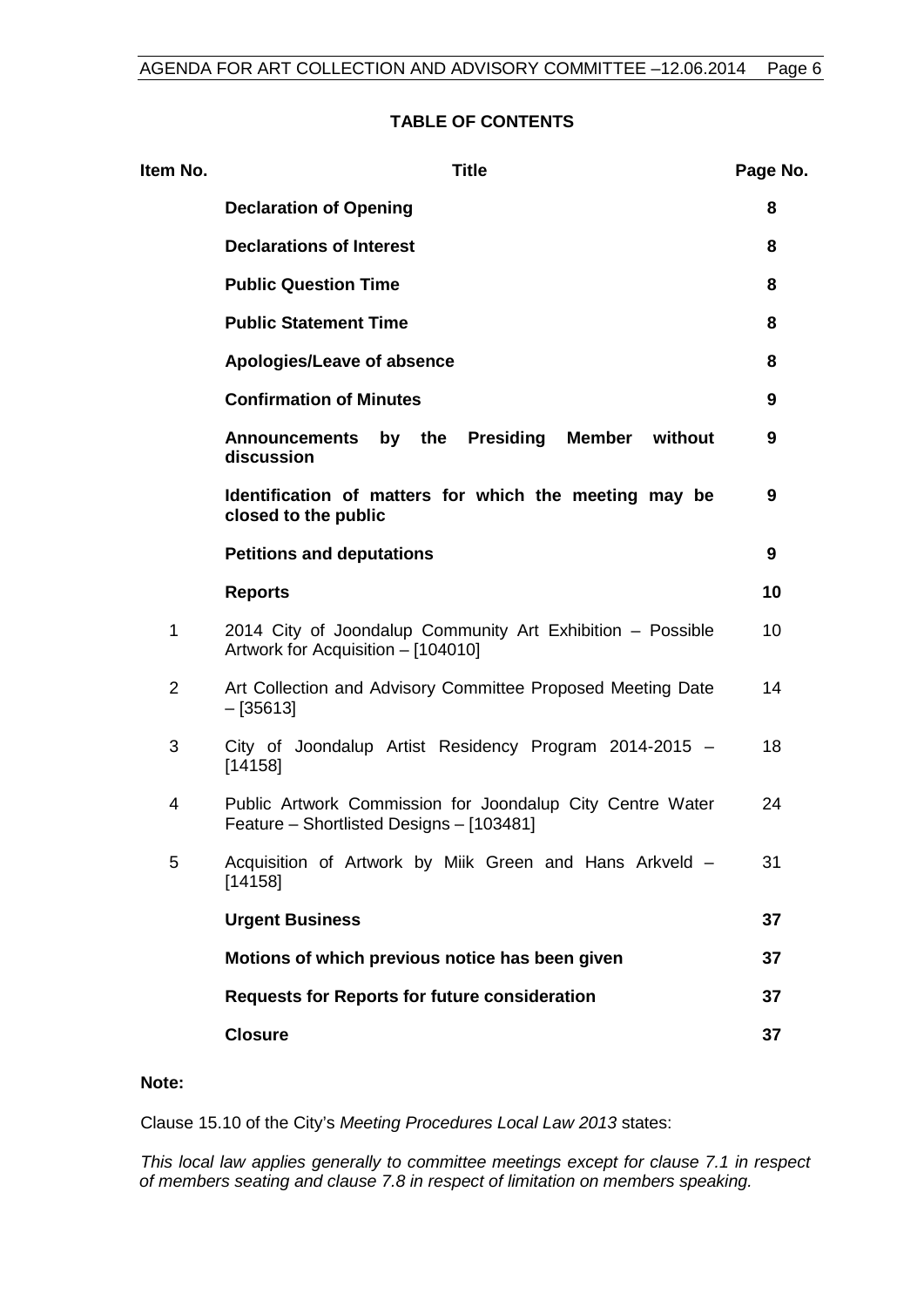## **CITY OF JOONDALUP**

Notice is hereby given that a meeting of the **Art Collection and Advisory Committee** will be held in Conference Room 1, Joondalup Civic Centre, Boas Avenue, Joondalup on **Thursday 12 June 2014** commencing at **7.00pm.**

GARRY HUNT **Chief Executive Officer Joseph According to the Chief Executive Officer Joondalup** 6 June 2014 Western Australia

## **AGENDA**

#### **Committee Members (8)**

#### **Committee Members Deputies**

Cr Liam Gobbert *Presiding Member* Cr Geoff Amphlett, JP Mayor Troy Pickard Cr John Chester Cr John Chester<br>Cr Kerry Hollywood Deputy Presiding Member Cr Tom McLean. JP Cr Kerry Hollywood *Deputy Presiding Member*<br>Cr Mike Norman Cr Mike Norman Cr Christine Hamilton-Prime<br>Cr Christine Hamilton-Prime<br>Cr Cr Christine Hamilton-Prime Cr Teresa Ritchie, JP Cr Sam Thomas Cr Philippa Taylor Director Corporate Services

#### **Quorum for Meetings (4):**

The quorum for a meeting is to be at least 50% of the number of offices (whether vacant or not) of members of the committee.

#### **Simple Majority:**

A simple majority is to be more than 50% of those members present at the meeting.

#### **Absolute Majority (5):**

An absolute majority vote is to be more than 50% of the number of offices (whether vacant or not) of the committee.

#### **Casting Vote:**

In the event that the vote on a motion is tied, the presiding person must cast a second vote.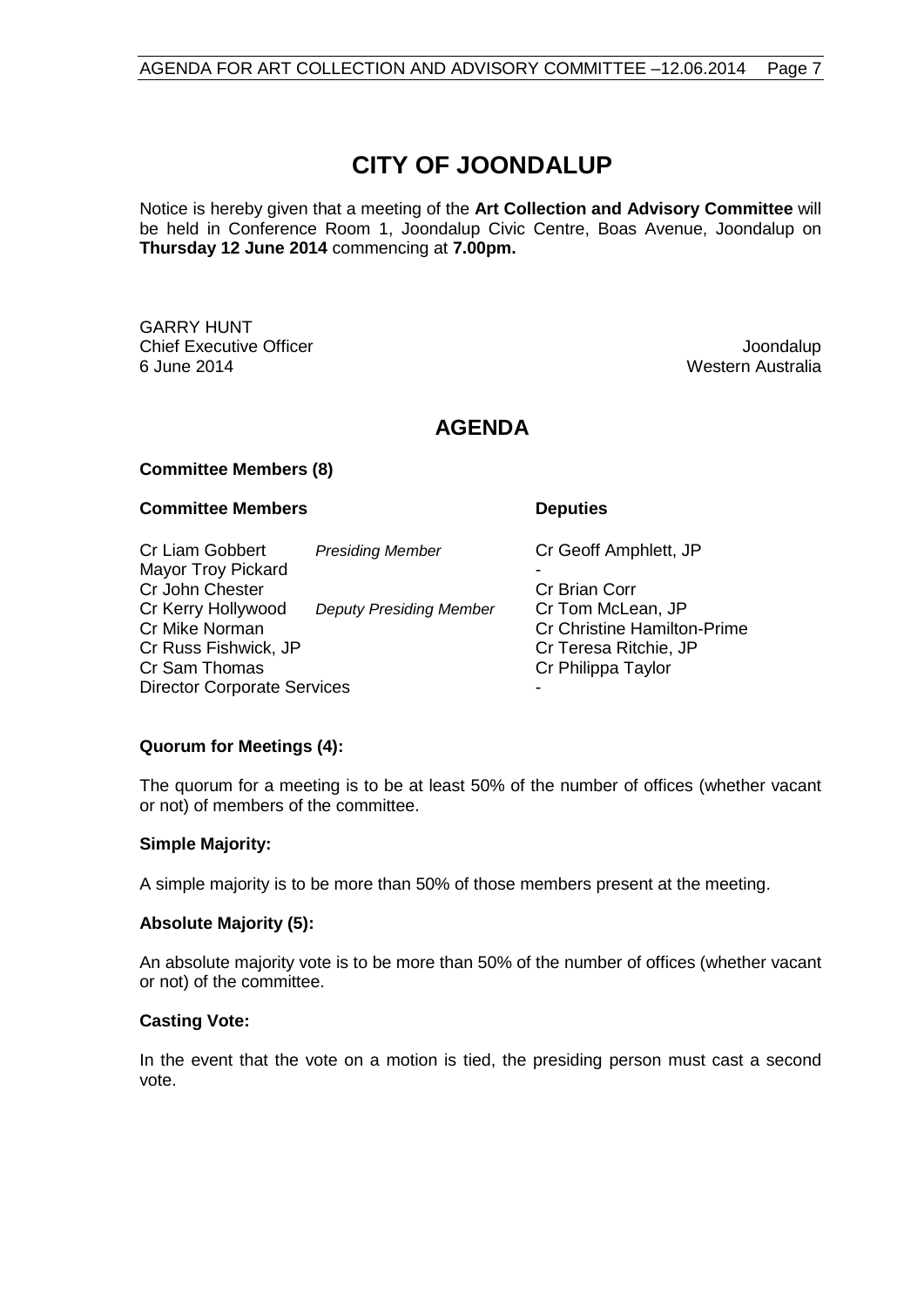#### *Terms of Reference*

*To:*

- *approve art acquisitions within the available adopted budget funds*
- *develop and maintain a visual art collection of significance and repute that reflects the cultural aspirations of the City of Joondalup and its expressed goals and policies*
- *build an art collection of appreciating financial value, which constitutes a sound investment for the City*
- *collect works of visual art of demonstrable excellence by artists of significance, consistent with the perceived developments in West Australian contemporary art*
- *collect and commission selectively works of art which enhance the existing Collection and which foster an understanding, enjoyment and appreciation of the visual arts among the broader community and members of the general public*
- *review the criteria established to determine the award winners*
- *perform an oversight role in relation to the strategic direction of the City's Community Art Exhibition and Invitational Art Award.*

#### <span id="page-7-0"></span>**DECLARATION OF OPENING**

<span id="page-7-1"></span>**DECLARATIONS OF INTEREST**

<span id="page-7-2"></span>**PUBLIC QUESTION TIME**

<span id="page-7-3"></span>**PUBLIC STATEMENT TIME**

#### <span id="page-7-4"></span>**APOLOGIES/LEAVE OF ABSENCE**

#### **Leave of Absence Previously Approved:**

| Cr Christine Hamilton-Prime | 1 June to 20 June 2014 inclusive;         |
|-----------------------------|-------------------------------------------|
| Cr Russ Fishwick, JP        | 4 August to 23 September 2014 inclusive;  |
| Cr Philippa Taylor          | 20 August to 12 September 2014 inclusive. |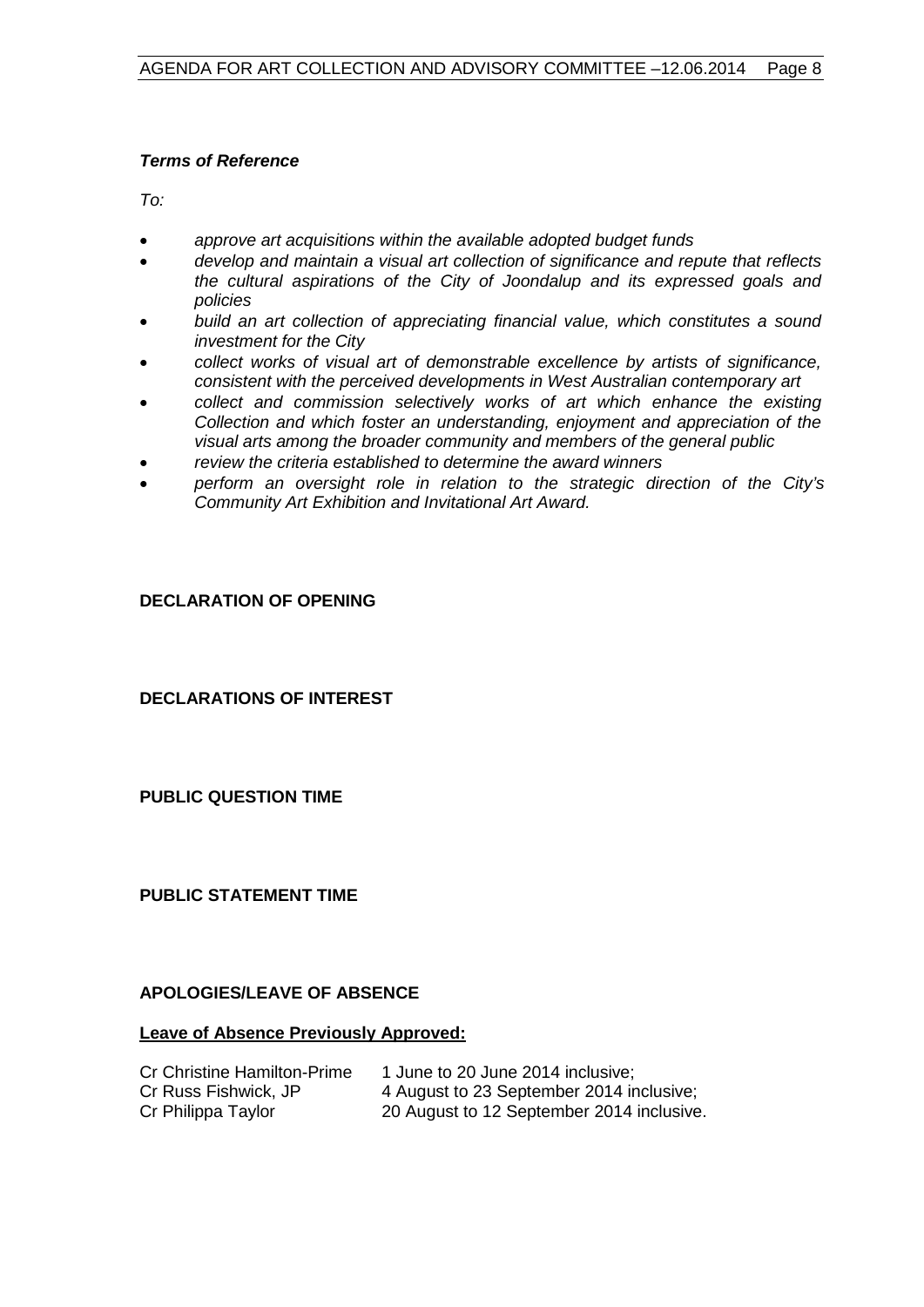#### <span id="page-8-0"></span>**CONFIRMATION OF MINUTES**

MINUTES OF THE ART COLLECTION AND ADVISORY COMMITTEE HELD MONDAY 12 FEBRUARY 2014

#### **RECOMMENDATION**

**That the minutes of the meeting of the Art Collection and Advisory Committee held on 12 February 2014 be confirmed as a true and correct record.**

<span id="page-8-1"></span>**ANNOUNCEMENTS BY THE PRESIDING MEMBER WITHOUT DISCUSSION**

<span id="page-8-2"></span>**IDENTIFICATION OF MATTERS FOR WHICH THE MEETING MAY BE CLOSED TO THE PUBLIC**

<span id="page-8-3"></span>**PETITIONS AND DEPUTATIONS**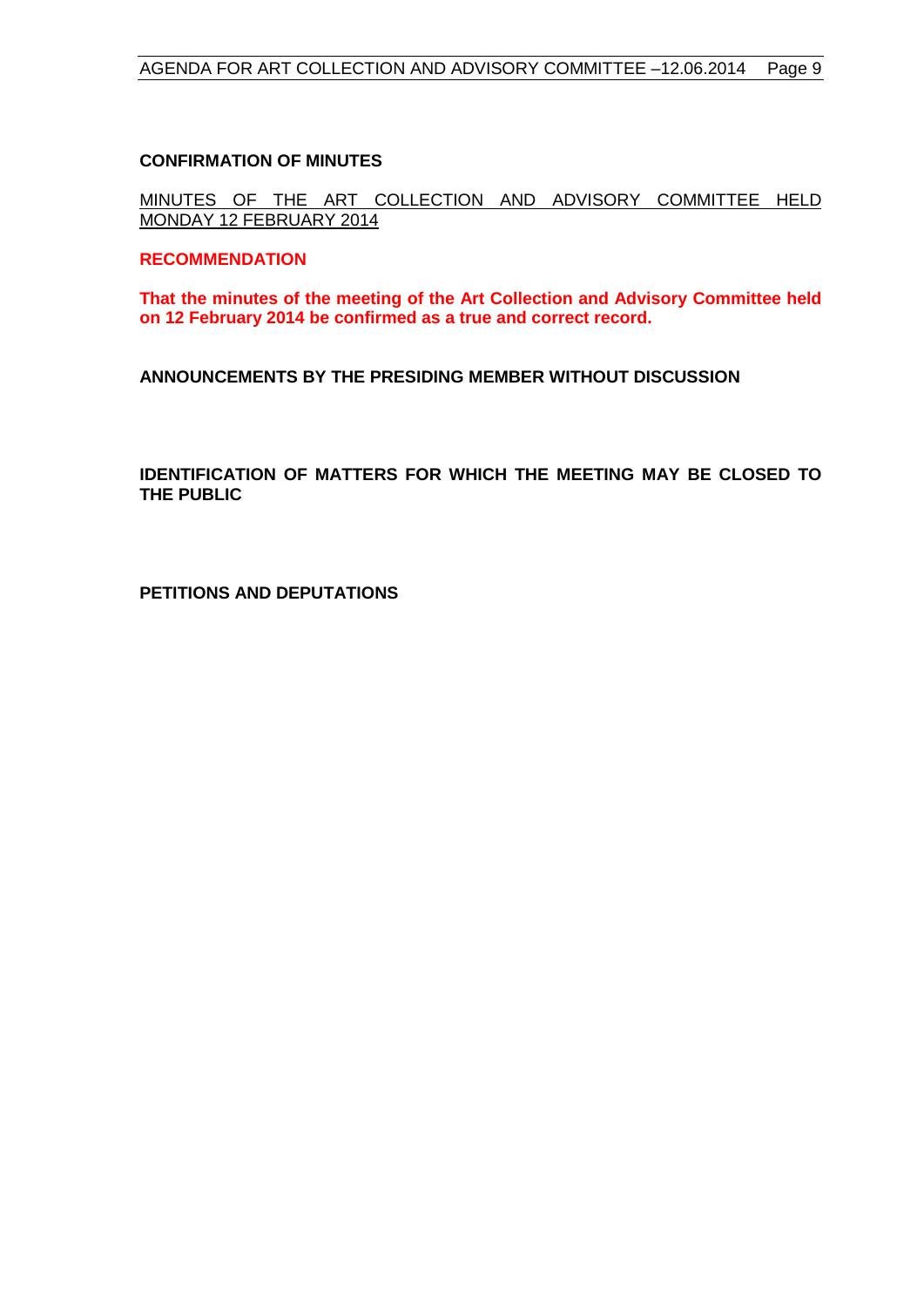<span id="page-9-0"></span>**REPORTS**

## <span id="page-9-1"></span>**ITEM 1 2014 CITY OF JOONDALUP COMMUNITY ART EXHIBITION - POSSIBLE ARTWORK FOR ACQUISITION**

| <b>WARD</b>                           | All                                                                                                                                                                                                 |
|---------------------------------------|-----------------------------------------------------------------------------------------------------------------------------------------------------------------------------------------------------|
| <b>RESPONSIBLE</b><br><b>DIRECTOR</b> | Mr Mike Tidy<br><b>Corporate Services</b>                                                                                                                                                           |
| <b>FILE NUMBER</b>                    | 104010, 101515                                                                                                                                                                                      |
| <b>ATTACHMENT</b>                     | Nil.                                                                                                                                                                                                |
| <b>AUTHORITY / DISCRETION</b>         | Executive - The substantial direction setting<br>and<br>oversight role of Council, such as adopting plans and<br>reports, accepting tenders, directing operations, setting<br>and amending budgets. |

#### **PURPOSE**

For the Art Collection and Advisory Committee (ACAC) to consider the possible acquisition of artworks following the City's 2014 Community Art Exhibition (CAE).

#### **EXECUTIVE SUMMARY**

The 2014 annual Community Art Exhibition will be hosted by the City of Joondalup within the "Great Space" of Lakeside Joondalup Shopping City.

The CAE is a non-acquisitive exhibition that is open to residents of the City of Joondalup, and those non-residents who are members of local visual arts associations. The CAE is not restricted to any medium, nor theme; however, the 2014 CAE includes revised conditions limiting the size (50 centimetres x 50 centimetres) and value (maximum of \$1,000) of each artwork. Artists may enter as many pieces as they desire after paying a minimal entry fee.

The CAE contains a number of award categories, with winners determined by an independent judging panel consisting of industry experts.

Traditionally the City does not acquire many pieces of art from the CAE, however if there are suitable pieces that would add to the City's art collection a recommendation will be made for possible purchase.

#### **BACKGROUND**

The City of Joondalup Community Art Exhibition is an annual exhibition open to all Joondalup residents and members of local visual arts associations. It offers nonacquisitive awards in a variety of categories, such as the Most Outstanding Artwork Award, five media-specific categories and a variety of themed awards with specific criteria.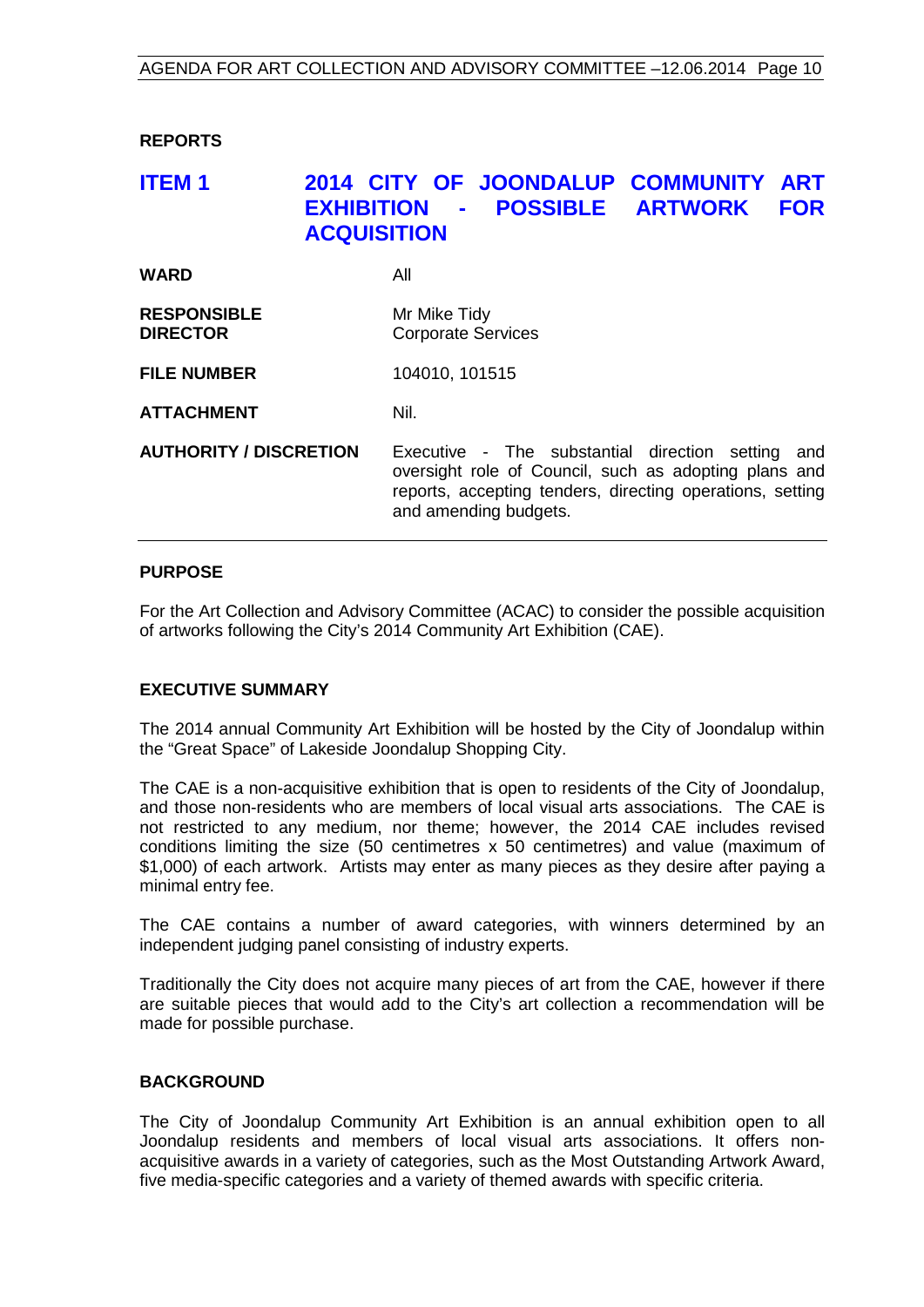The CAE is not restricted to any medium and is a key focus of the visual arts calendar at the City. The visual arts form an important part of the cultural and economic development of the Joondalup region.

For a small entry fee, local artists have the opportunity to gain exposure for their art, practice and participate in an annual community exhibition. The exhibition has an ongoing partnership with the Joondalup Community Art Association (JCAA).

#### **DETAILS**

The 2014 CAE is held in the 'Great Space' within Lakeside Joondalup Shopping City as it has been since its inception. The CAE does not have a theme, which allows all artists ample freedom to explore ideas and concerns of primary interest within their ongoing practice.

As part of the 2013 CAE, the following additional conditions were placed on entries:

- Two dimensional artwork to a size of 50 x 50 centimetres (including frame).
- Three dimensional artwork to a size of 50 centimetres high x 50 centimetres wide x 50 centimetres deep.
- The maximum price of artworks to be \$1,000.

The award categories for the 2014 CAE are listed below:

- Most Outstanding Work \$1,500.
- Media categories (5 x \$1,000) \$5,000.
- Celebrating Joondalup Award \$500.
- Popular Choice Award \$500.
- Artist in Focus Award \$500 and exhibition.
- Student Award \$250 voucher.

In the event that there are many works worthy of merit, in addition to the above mentioned prizes the independent judging panel may award up to three discretionary Judges' Commendation Awards. These awards take the form of a certificate and do not include a cash prize.

The panel shortlists up to five works for consideration in each award and the winners are then chosen by consensus discussion. In the event a consensus cannot be reached, the artworks may be judged according to a scoring matrix.

The judging panel is required to provide a brief written statement about each of the award winning artworks and why they were chosen. These statements may be quoted when announcing the winners on the opening night and for media and promotional purposes.

#### **Project benefits**

The CAE provides the following benefits:

- An environment that is supportive of the visual arts within a local context.
- The opportunity for the City to engage with community members in a positive way and enhance public perception of the organisation.
- A contribution to the local economy by attracting non-residents to the area.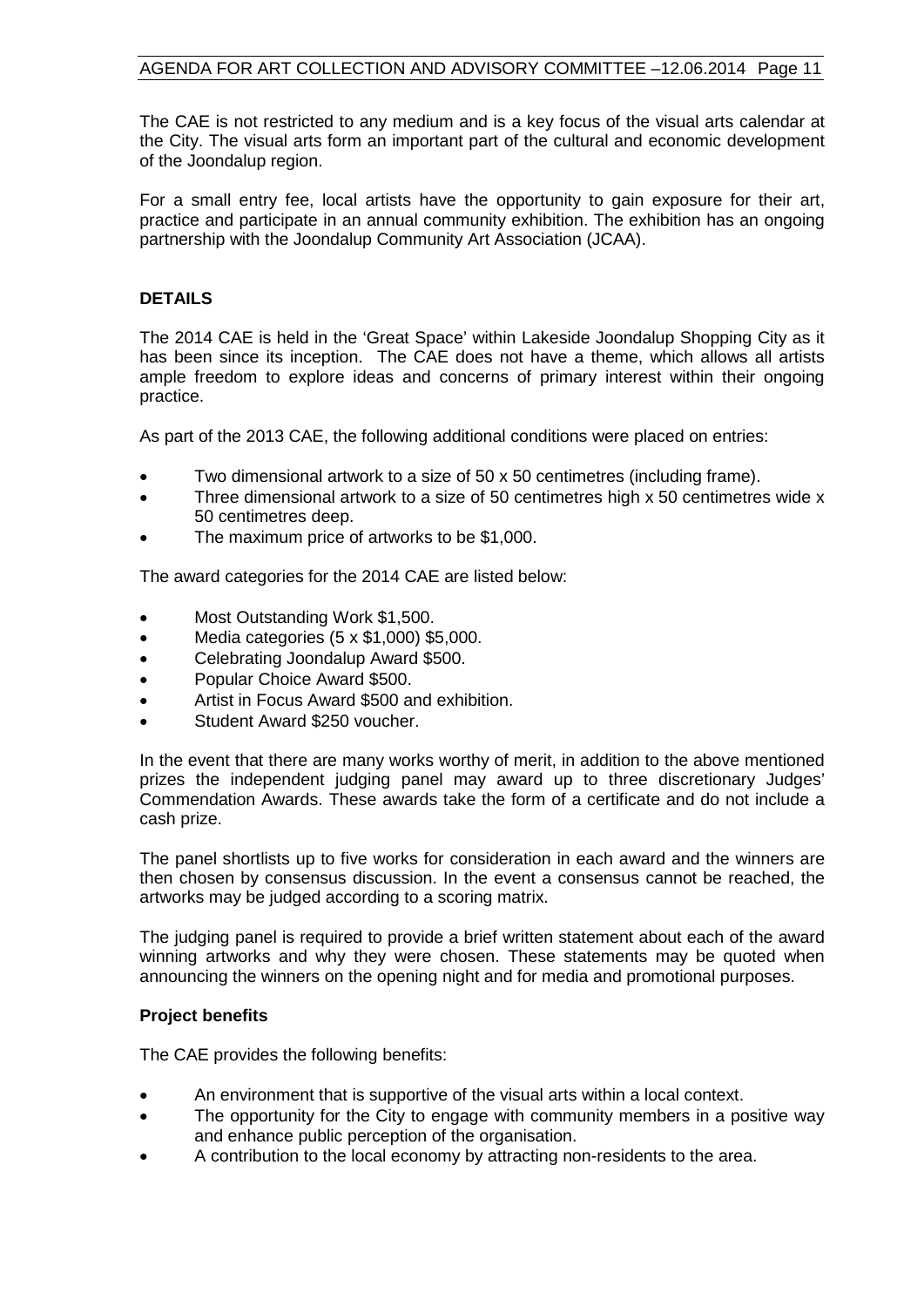#### **Issues and options considered**

There are three options open to the ACAC being:

- accept the recommendations for acquisitions
- accept part of the recommendations for acquisitions or
- not accept any recommendations for acquisitions.

#### **Legislation / Strategic Community Plan / policy implications**

| Legislation | The ACAC and the Chief Executive Officer have been |  |
|-------------|----------------------------------------------------|--|
|             | granted delegated authority to purchase artworks   |  |
|             | recommended up to an amount of \$15,000 and within |  |
|             | budget allocations.                                |  |

#### **Strategic Community Plan**

| Key theme                   | Community Wellbeing.                                                                                                                                                            |
|-----------------------------|---------------------------------------------------------------------------------------------------------------------------------------------------------------------------------|
| <b>Objective</b>            | Cultural development.                                                                                                                                                           |
| <b>Strategic initiative</b> | Invest in publicly accessible visual art that will<br>$\bullet$<br>present a culturally-enriched environment.<br>Promote local opportunities for arts development.<br>$\bullet$ |
| <b>Policy</b>               | The City's Art and Memorabilia Collections Policy.                                                                                                                              |

#### **Risk management considerations**

The risks of adding artwork that is not aligned to the City's current art collection are as follows:

- The City's art collection is a specialised and curated collection. The integrity of the collection could be jeopardised by purchasing artworks on subjective criteria.
- The collection is building in value year on year and now represents a sizeable asset. Thus the overall value of the collection is of concern and this will deteriorate if not directed correctly or if 'weak' works enter the collection.

When the City's art collection was assessed in December 2007, the valuer's comments noted that the City has a significant contemporary art collection of excellent financial and cultural value. Overall, selections have been made in order to build a collection of high artistic and financial value.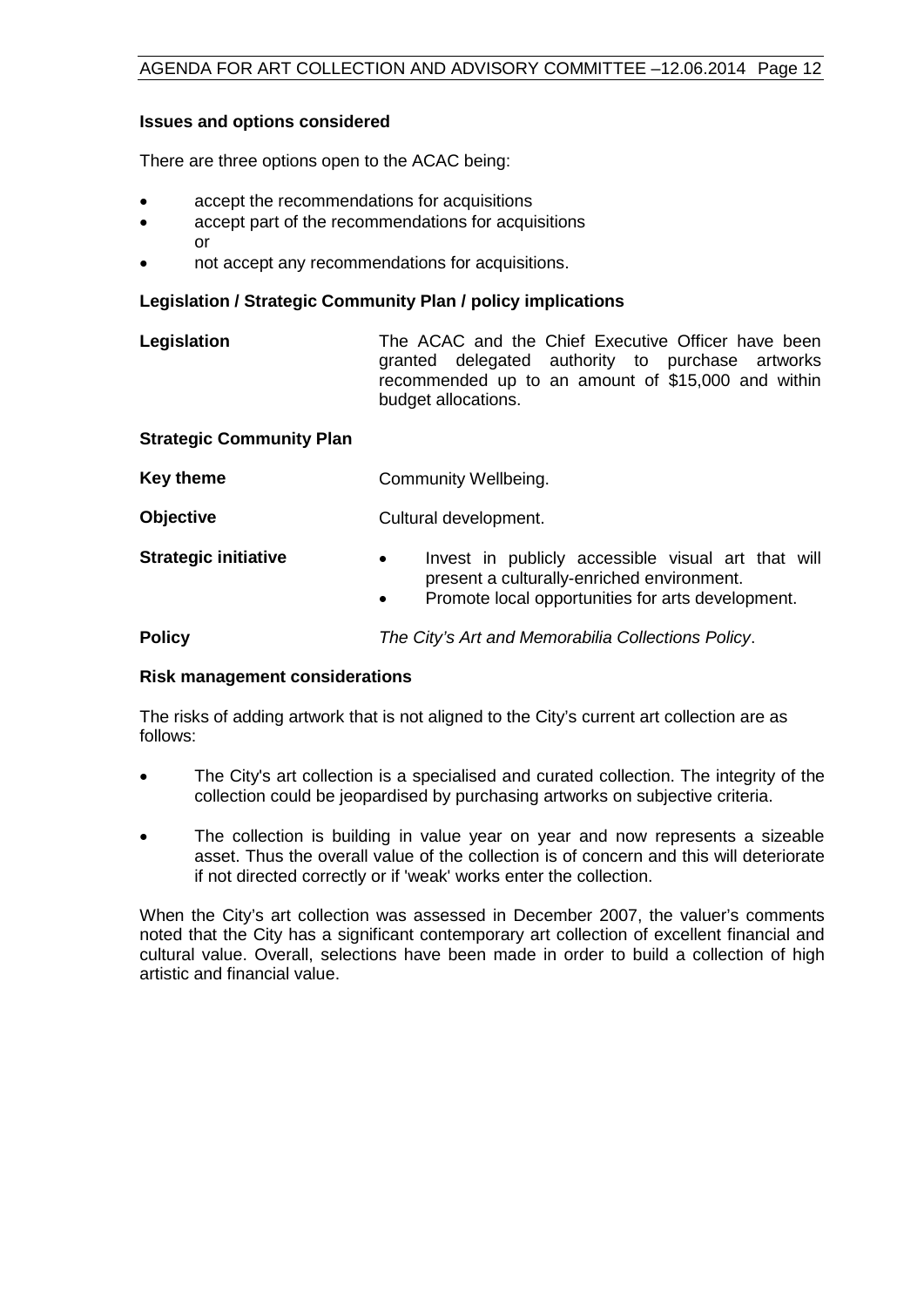#### **Financial / budget implications**

Current financial year impact

| Account no.               | 1 442 C1021 6232 000.                                                                    |
|---------------------------|------------------------------------------------------------------------------------------|
| <b>Budget Item</b>        | C1021 Purchase of ArtworkM167.                                                           |
| <b>Budget amount</b>      | \$15,000.                                                                                |
| Amount spent to date      | \$5,829.                                                                                 |
| <b>Proposed cost</b>      | Unknown.                                                                                 |
| <b>Balance</b>            | \$9,171.                                                                                 |
| <b>Annual maintenance</b> | The City has an annual allocation of \$1,000 per year to<br>maintain its art collection. |

All amounts quoted in this report are exclusive of GST.

#### **Regional significance**

The creation of a high standard of professional art creates a cultural asset for the entire northern region. It promotes the City of Joondalup as an instigator of supporting development in local arts and culturally invigorates the City through engaging the local community.

#### **Sustainability implications**

Visual art provides physical and educational enhancement of a locality and provides a catalyst for public discussion about current social, economic and environmental issues. Through creating more regular points of interest and interaction with visual arts the local community could possibly enjoy visual art all the year round. This would enhance the relevance of the City's cultural identity for the local community and would increase the value of the City's cultural resources.

#### **Consultation**

Not applicable.

#### **COMMENT**

A presentation will be made to the committee recommending those items of artwork featuring as part of the City's 2014 CAE for possible purchase by the City.

#### **VOTING REQUIREMENTS**

Simple Majority.

#### **RECOMMENDATION**

**That the Art Collection and Advisory Committee gives CONSIDERATION to acquiring the recommended pieces of artwork displayed as part of the City of Joondalup's 2014 Community Art Exhibition.**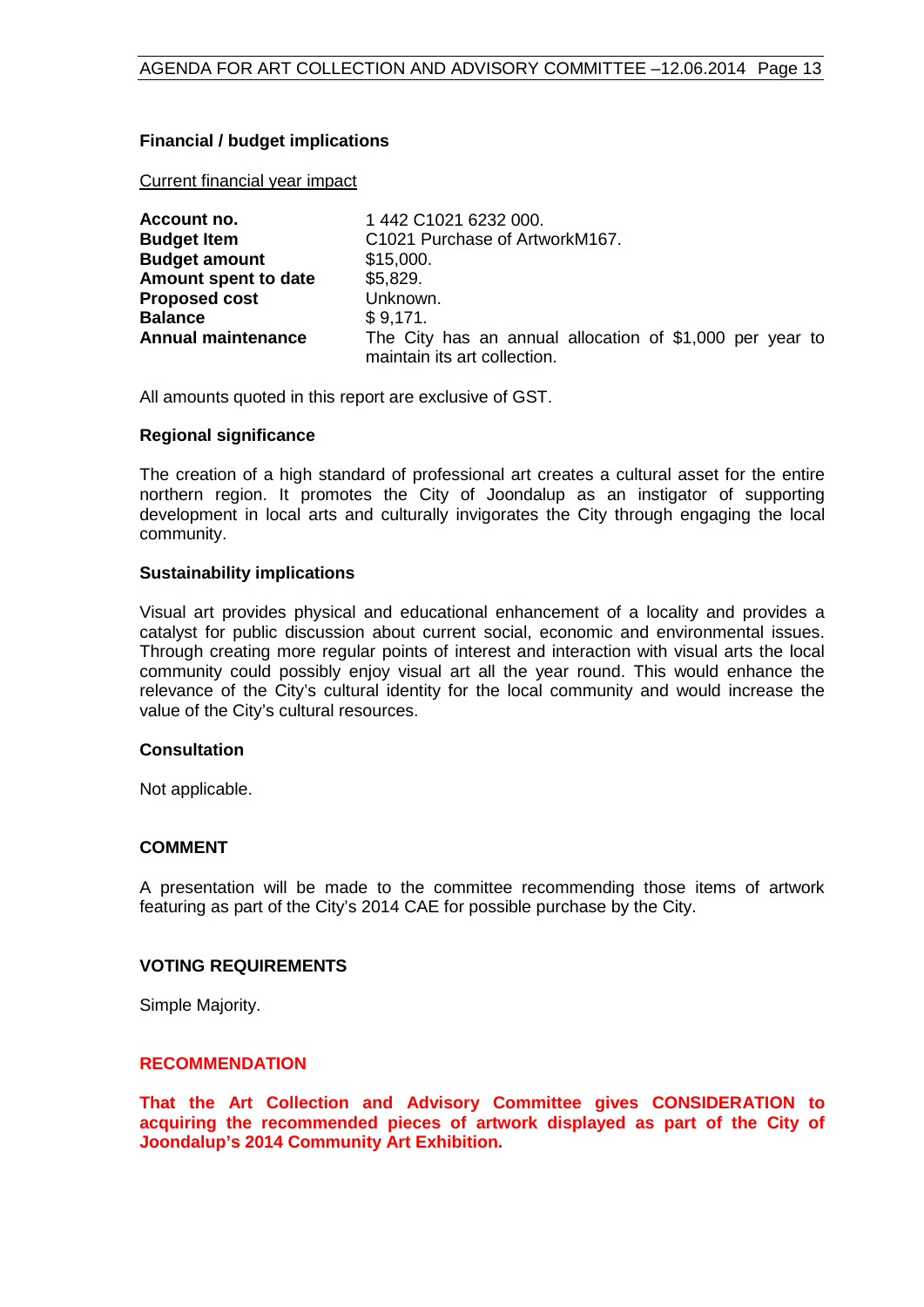## <span id="page-13-0"></span>**ITEM 2 ART COLLECTION AND ADVISORY COMMITTEE PROPOSED MEETING DATE**

| <b>WARD</b>                           | All                                                                                                                                                                                                 |
|---------------------------------------|-----------------------------------------------------------------------------------------------------------------------------------------------------------------------------------------------------|
| <b>RESPONSIBLE</b><br><b>DIRECTOR</b> | Mr Mike Tidy<br><b>Corporate Services</b>                                                                                                                                                           |
| <b>FILE NUMBER</b>                    | 35613, 103478                                                                                                                                                                                       |
| <b>ATTACHMENT</b>                     | Nil.                                                                                                                                                                                                |
| <b>AUTHORITY / DISCRETION</b>         | Executive - The substantial direction setting<br>and<br>oversight role of Council, such as adopting plans and<br>reports, accepting tenders, directing operations, setting<br>and amending budgets. |

#### **PURPOSE**

For the Art Collection and Advisory Committee (ACAC) to note the changes to the key dates for the 2014 Community Invitation Art Award (CIAA) to be held at Lakeside Joondalup Shopping City and to subsequently amend the next meeting date of the Committee.

#### **EXECUTIVE SUMMARY**

At its meeting held on 17 February 2014 (CJ029-02/14 refers), Council agreed to stage the CIAA at the Lakeside Joondalup Shopping City. The City booked the Great Space between 19 October and 15 November, however, Lakeside Joondalup Shopping City recently contacted the City advising these dates are no longer available due to proposed events scheduled for the Lakeside grand re-opening.

This report outlines suggested changes to the exhibition dates, given that there are no alternative venues. These have implications on dates for the exhibition program, judging and VIP function.

*It is therefore recommended that the Art Collection and Advisory Committee:*

- *1 NOTES that the Community Invitation Art Award will be held at Lakeside Joondalup Shopping City from 19 to 31 October 2014.*
- *2 ADOPTS the meeting date and time for the Art Collection and Advisory Committee to be held in Conference Room 1, Joondalup Civic Centre, Boas Avenue, Joondalup on Thursday 16 October 2014 commencing at 7.00pm.*

#### **BACKGROUND**

The City of Joondalup CIAA is a professional contemporary visual art award held annually by the City of Joondalup.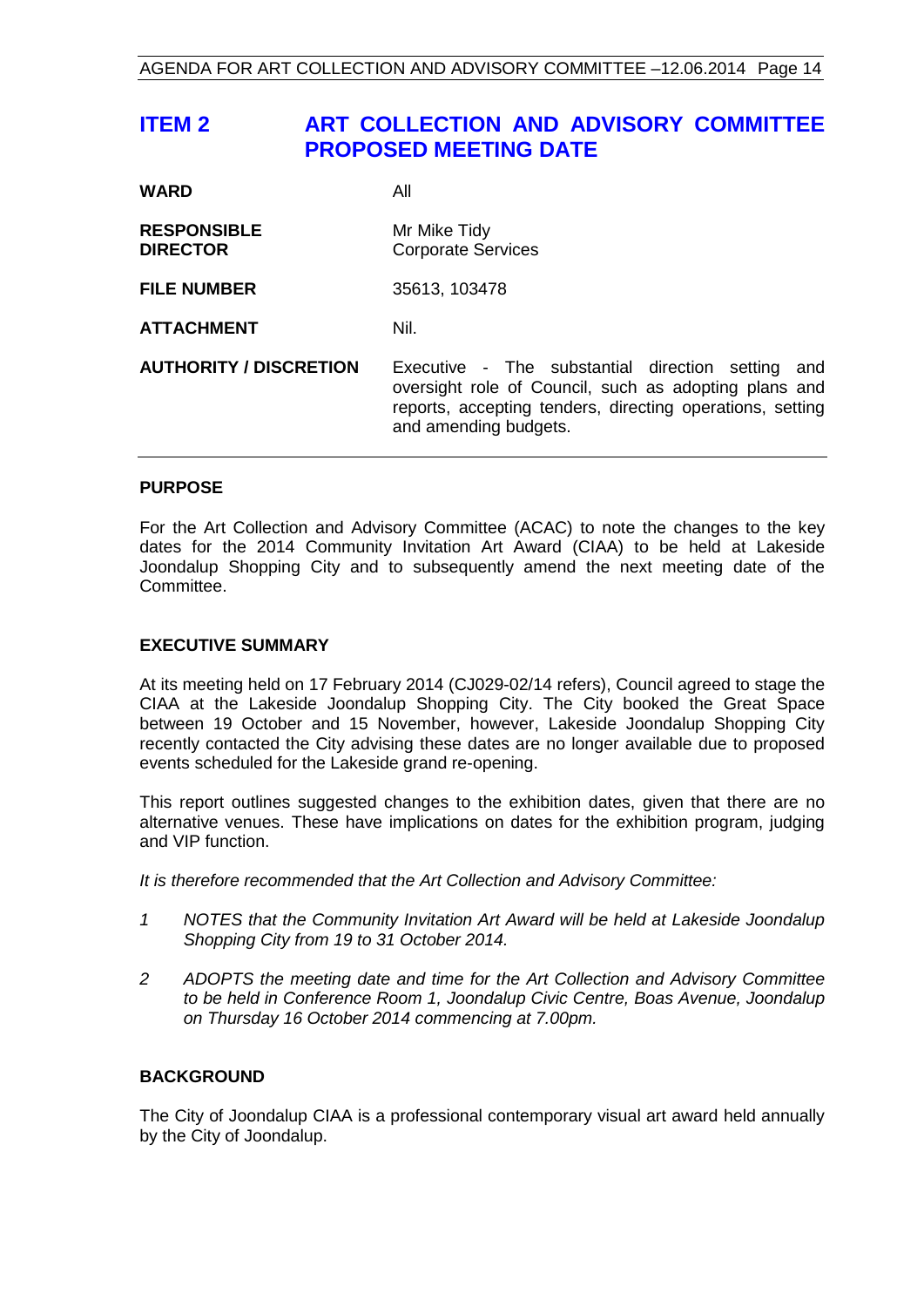The 2014 CIAA will feature the work of up to fifteen shortlisted artists each invited to submit three artworks as individual works or as part of a series.

The CIAA is open to Western Australian artists and is acknowledged by the visual arts sector as one of the top contemporary visual art prizes for professional artists.

Shortlisted artists must be resident in the City of Joondalup or members of the Joondalup Community Arts Association (JCAA).

The prize pool is equal to the value of \$15,000 in five categories:

- Overall Acquisitive Award \$7,000.
- Celebrating Joondalup \$2,000.
- Award for Excellence \$2,000.
- Overall Runner Up Award \$2,000.
- People's Choice award \$2,000.

One artist will be commissioned to develop an artwork for the City of Joondalup Inside-Out Billboard for display from March 2015.

The CIAA aims to:

- promote the City of Joondalup to a wider cultural audience across Western Australia
- to promote the character and identity of the Joondalup region
- provide quality contemporary art to the Joondalup audience
- recognise prominent Western Australian artists
- acquire new artworks for the City of Joondalup Art Collection.

The project has enjoyed an ongoing partnership with the JCAA in the development and delivery of the exhibition.

#### **DETAILS**

Lakeside Joondalup Shopping City recently contacted the City advising the dates previously agreed to as 19 October to 15 November 2014, were no longer available due to proposed events scheduled for the Lakeside grand re-opening.

Given there are no alternative venues available new dates need to be approved for the CIAA to go ahead.

Following discussions with representatives of Lakeside the options suggested are as follows:

- To commence exhibition installation a week earlier on 12 October 2014 (previously 19 October 2014).
- The exhibition to run for a shorter period from 19 to 31 October 2014 (previously 15 November 2014).
- Judging to occur one week earlier on Wednesday 15 October 2014 (previously 22 October 2014).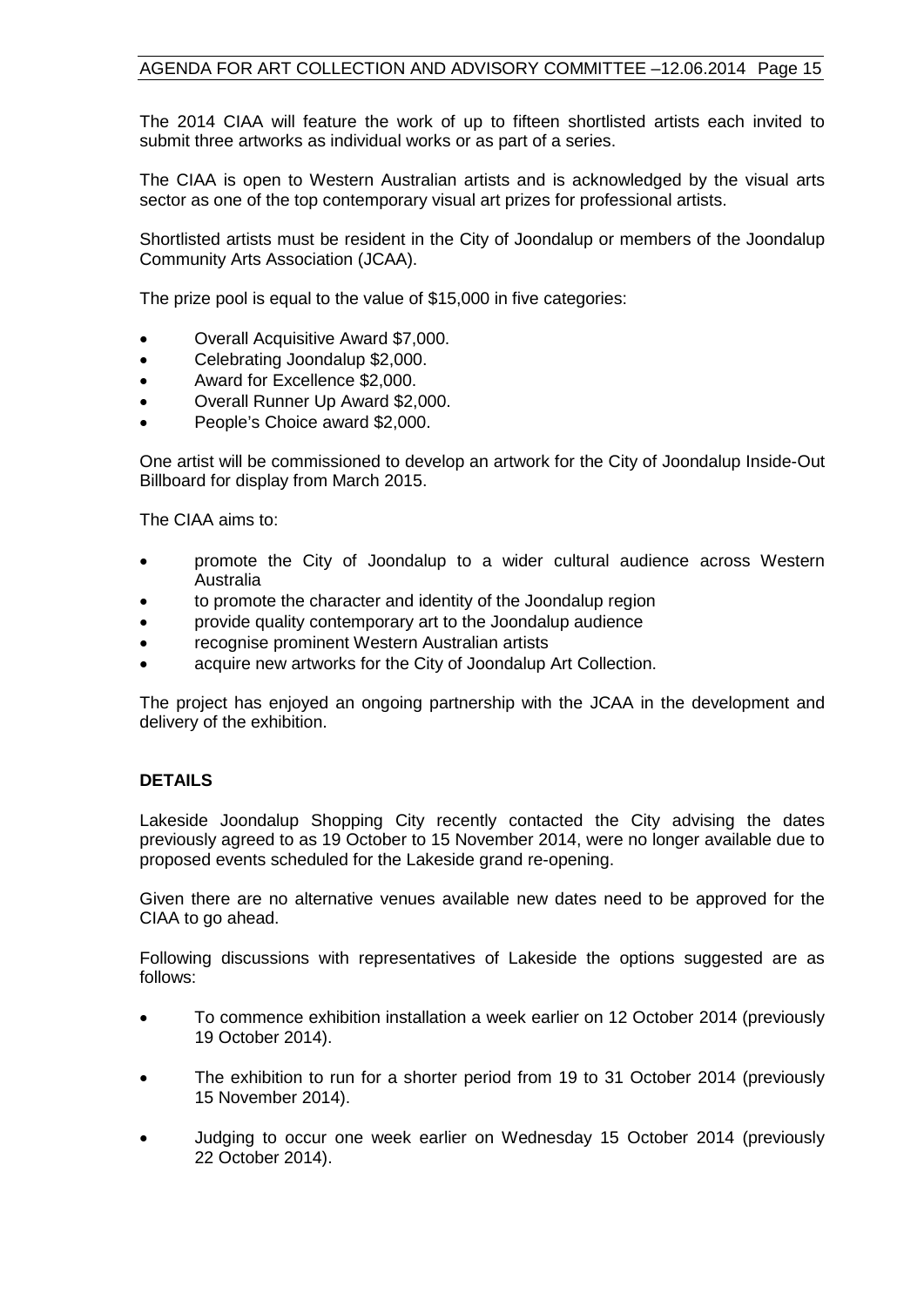• The tour by ACAC organized as a private viewing and to consider any proposed acquisitions to take place on Thursday 16 October 2014 (this ensures the City has first right on any acquisitions before CIAA is open to the public). This will be followed by a formal meeting of the ACAC to determine any reports, including any possible acquisitions from the CIAA.

The CIAA is traditionally opened with a civic function on the Saturday immediately prior to the commencement of the exhibition. In liaison with the Mayor as host of civic functions, it has been determined that it will be held on Saturday 18 October 2014.

#### **Legislation / Strategic Community Plan / policy implications**

| Legislation                     | Not applicable.       |
|---------------------------------|-----------------------|
| <b>Strategic Community Plan</b> |                       |
| <b>Key theme</b>                | Community Wellbeing.  |
| <b>Objective</b>                | Cultural development. |
| <b>Strategic initiative</b>     | Not applicable.       |
| <b>Policy</b>                   | Not applicable.       |

#### **Risk management considerations**

Not applicable.

#### **Financial / budget implications**

Not applicable.

#### **Regional significance**

Not applicable.

#### **Sustainability implications**

Not applicable.

#### **Consultation**

Not applicable.

#### **COMMENT**

As a result of the need to alter the CIAA exhibition dates, the ACAC need to give consideration to its next meeting date. It is proposed that it be held on 16 October 2014 commencing at 7.00pm, in Conference Room 1.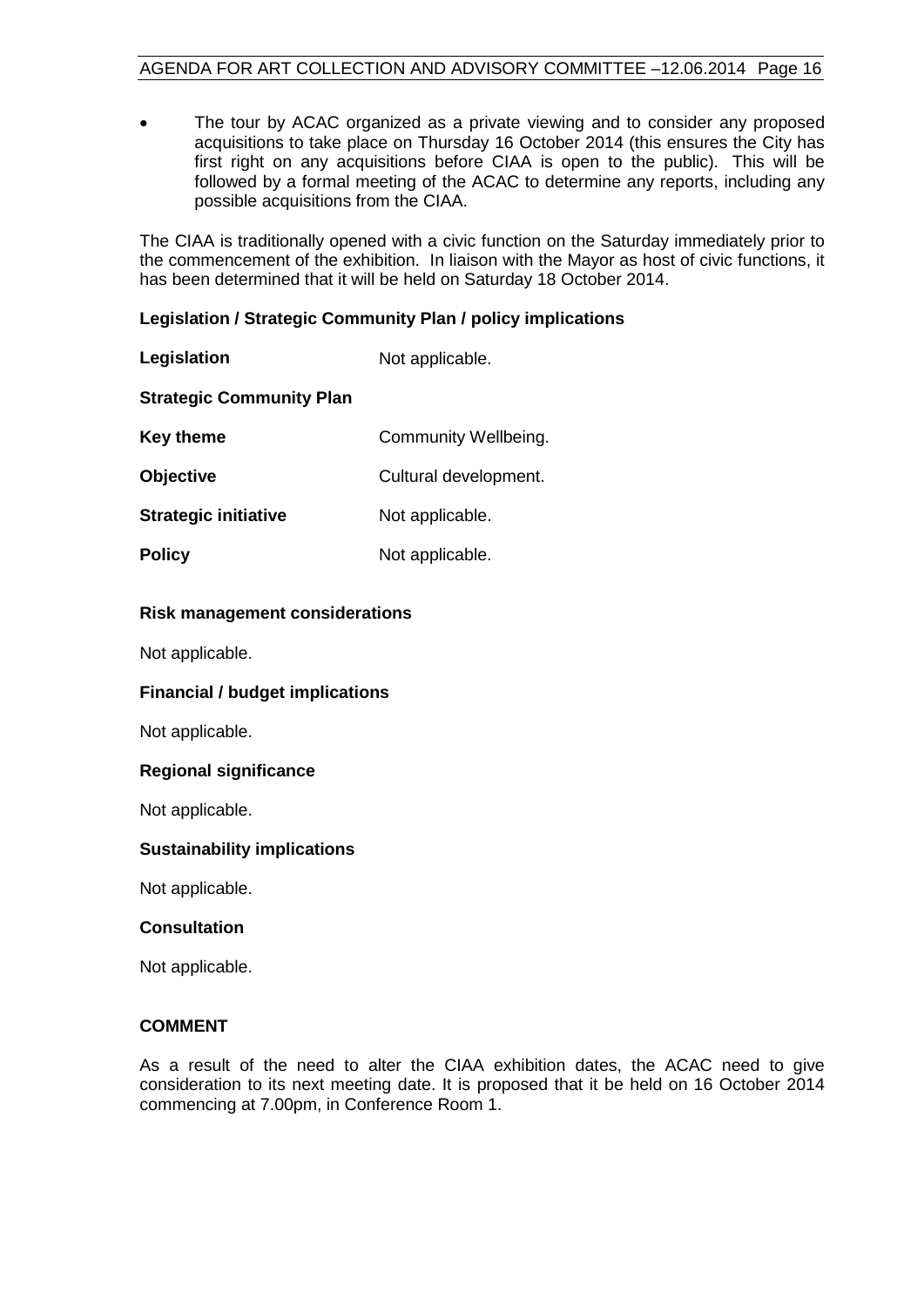#### **VOTING REQUIREMENTS**

Simple Majority.

#### **RECOMMENDATION**

**That the Art Collection and Advisory Committee:**

- **1 NOTES that the Community Invitation Art Award will be held at Lakeside Joondalup Shopping City from 19 to 31 October 2014;**
- **2 ADOPTS the meeting date and time for the Art Collection and Advsiory Committee to be held in Conference Room 1, Joondalup Civic Centre, Boas Avenue, Joondalup on Thursday 16 October 2014 commencing at 7.00pm.**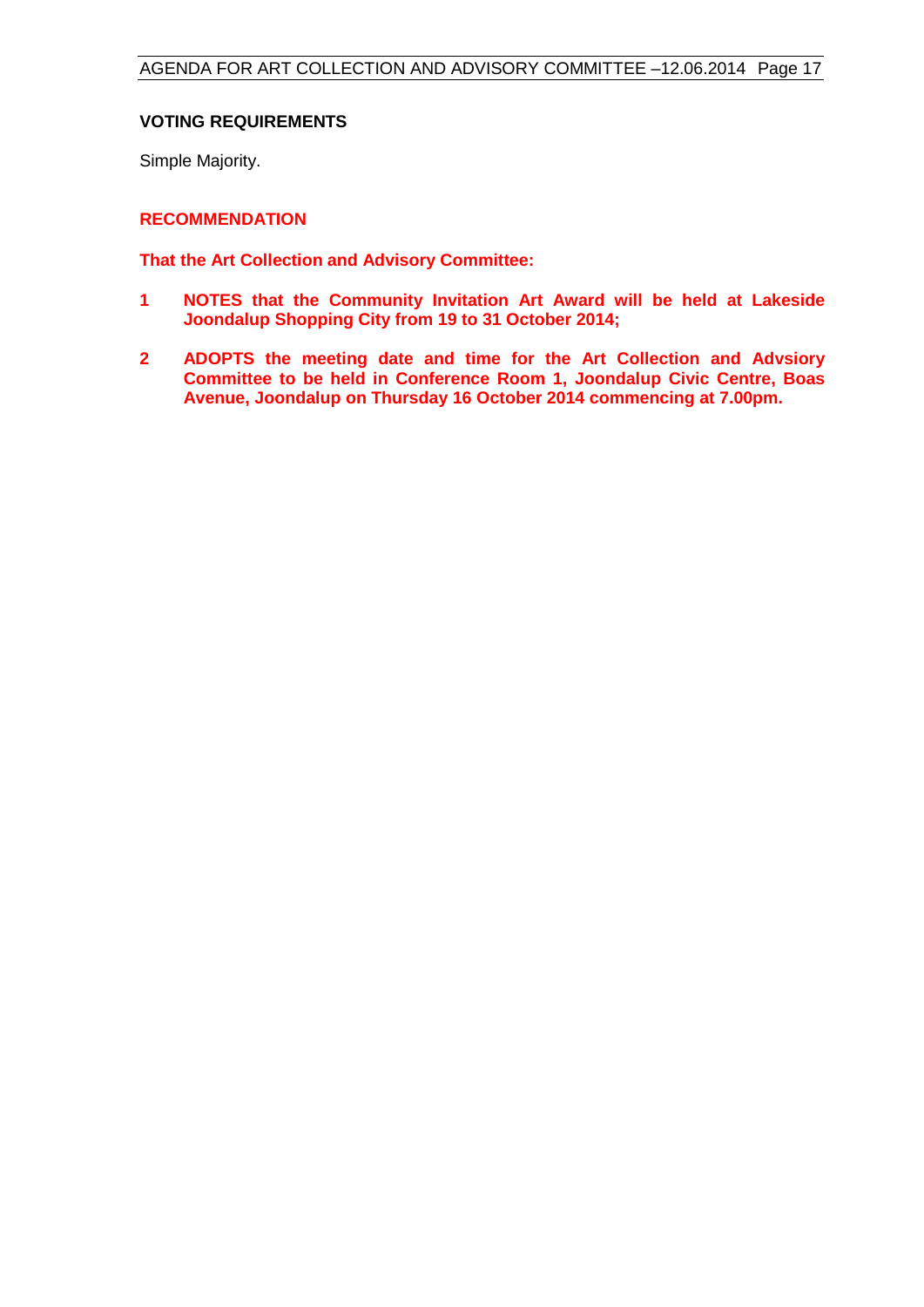## <span id="page-17-0"></span>**ITEM 3 CITY OF JOONDALUP ARTIST RESIDENCY PROGRAM 2014-2015**

| <b>WARD</b>                           | All                                                                                                                                                                                              |
|---------------------------------------|--------------------------------------------------------------------------------------------------------------------------------------------------------------------------------------------------|
| <b>RESPONSIBLE</b><br><b>DIRECTOR</b> | Mr Mike Tidy<br><b>Corporate Services</b>                                                                                                                                                        |
| <b>FILE NUMBER</b>                    | 14158, 101515                                                                                                                                                                                    |
| <b>ATTACHMENT</b>                     | Attachment 1<br>Artists reviewed<br>Shortlisted artist biographies<br>Attachment 2<br>and<br>images                                                                                              |
| <b>AUTHORITY / DISCRETION</b>         | Executive - The substantial direction setting and<br>oversight role of Council, such as adopting plans and<br>reports, accepting tenders, directing operations, setting<br>and amending budgets. |

#### **PURPOSE**

For Council to select an artist to undertake a residency in the City of Joondalup and produce an artwork for the City's Art Collection.

#### **EXECUTIVE SUMMARY**

In February 2013, Council agreed to invite an artist from outside of Western Australia to undertake a residency in the City of Joondalup to produce an artwork that documents and captures the iconic landmarks and people that represent the City of Joondalup.

Thirty professional international artists and 13 Australian artists have been reviewed for consideration (by research rather than expression of interest) and from this list three artists have been shortlisted.

These artists are of a high professional standing and have indicated that they are available to complete the residency within the allocated budget and time frame.

Henrietta Stuart from the UK is the preferred artist because she is keen to explore the coast and the landscape near Joondalup and create new landscape paintings that explore her interest in painting light and the effects of weather.

*It is therefore recommended that subject to an amount of \$30,000 being included in the 2014-15 Budget, Council APPROVES artist Henrietta Stuart from London, UK to complete the City of Joondalup arts residency, to liaise with the community and develop artwork that documents the landmarks and people who represent the City, with a contract value not to exceed \$30,000.*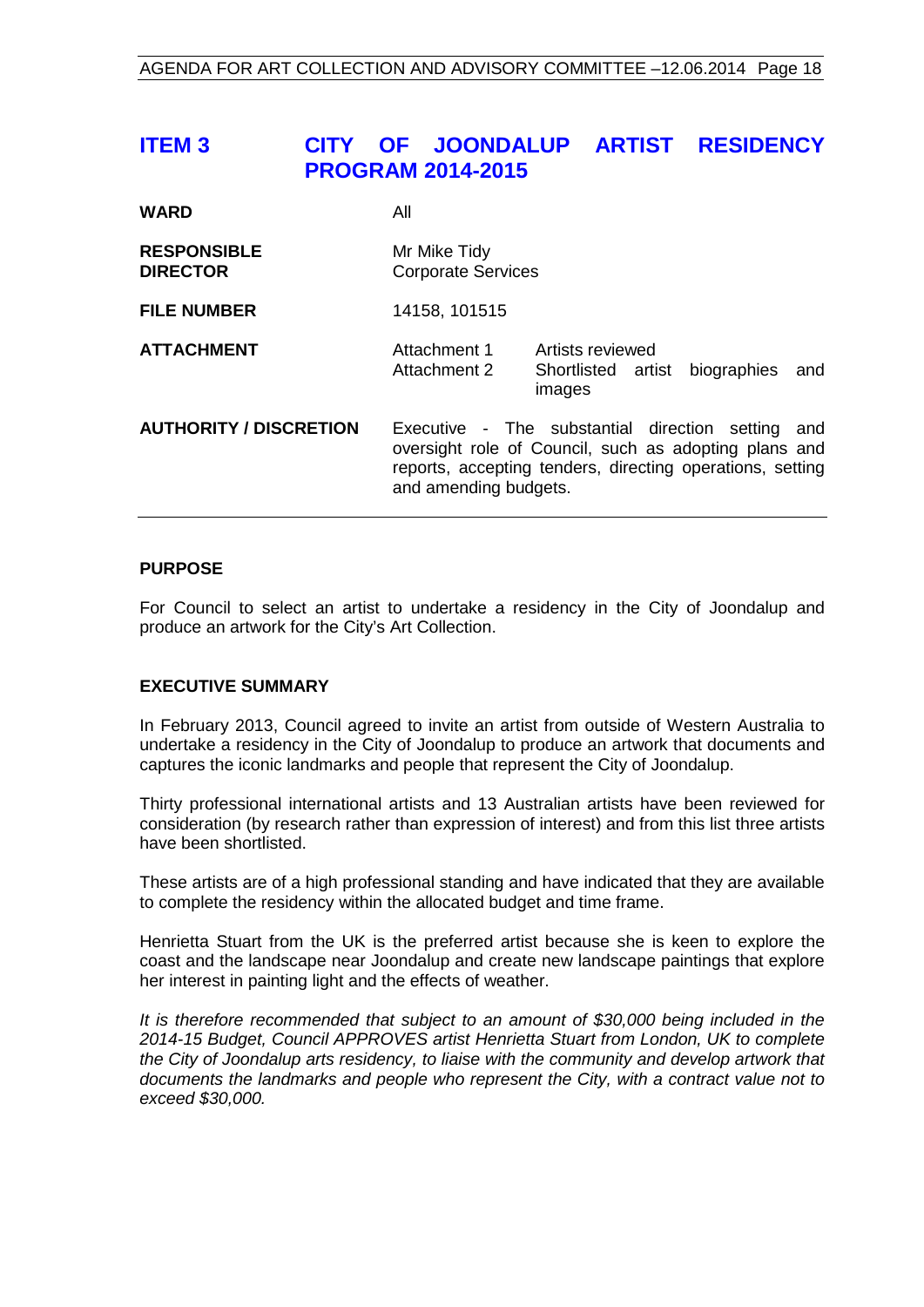#### **BACKGROUND**

At its meeting held on 19 February 2013 (CJ021-02/13 refers), Council resolved as follows:

- *1 ENDORSES the completion of the artwork commission to the value of \$30,000;*
- *2 AGREES to invite an international or national artist to undertake arts residency in the City of Joondalup, developing an artwork commission that documents and captures the iconic landmarks and people who represent the City of Joondalup;*
- *3 NOTES the arts residency detailed in Part 2 above will be completed by 2014-15.*

At its meeting held on 10 February 2014, the Art Collection and Advisory Committee (ACAC) resolved as follows in part:

*That the item relating to International Artist Residency be REFERRED BACK to the Chief Executive Officer for further investigation, with a view to including a number of Australian artists and increasing the number of shortlisted applicants for consideration by the Art Collection and Advisory Committee.*

Since the February 2014 meeting of the ACAC, a further 13 artists from Australia have been evaluated, taking the total artists reviewed from 30 to 43.

#### **DETAILS**

Residencies are an effective way of contracting an artist to create an original artwork for a particular purpose and also to liaise with a community, bringing about discussion of shared values and allowing the host to reveal a place from a new perspective.

Residencies also offer artists the opportunity to develop their practise and access a new audience, with the support of a hosting community who can assist in providing access and an opportunity to research the history and landmarks of the place. A successful residency is an exchange and should be of mutual benefit to both artist and host.

#### **Issues and options considered**

The values, objectives and themes of the City's Art Collection and in particular styles and genres of art that would contribute in the long term to the Art Collection were examined. The objectives, timeframe and budget of the residency were defined. A phase of research was conducted utilising industry networks to compile a list of national and international artists who might be suitable for a residency in Joondalup. Arts organisations, galleries and artists were contacted in America, the United Kingdom, Brazil, Australia and Europe. Consideration was given to artists working with environmental concerns, communities, communality engagement, and in traditional art-forms such as painting, drawing, sculpture, mural art and public art.

Forty-three professional artists from eleven countries, including Australia were reviewed (Attachment 1 refers) for the residency by a process of research and peer recommendation rather than a process of expression of interest. During this process, the following selection criteria were applied: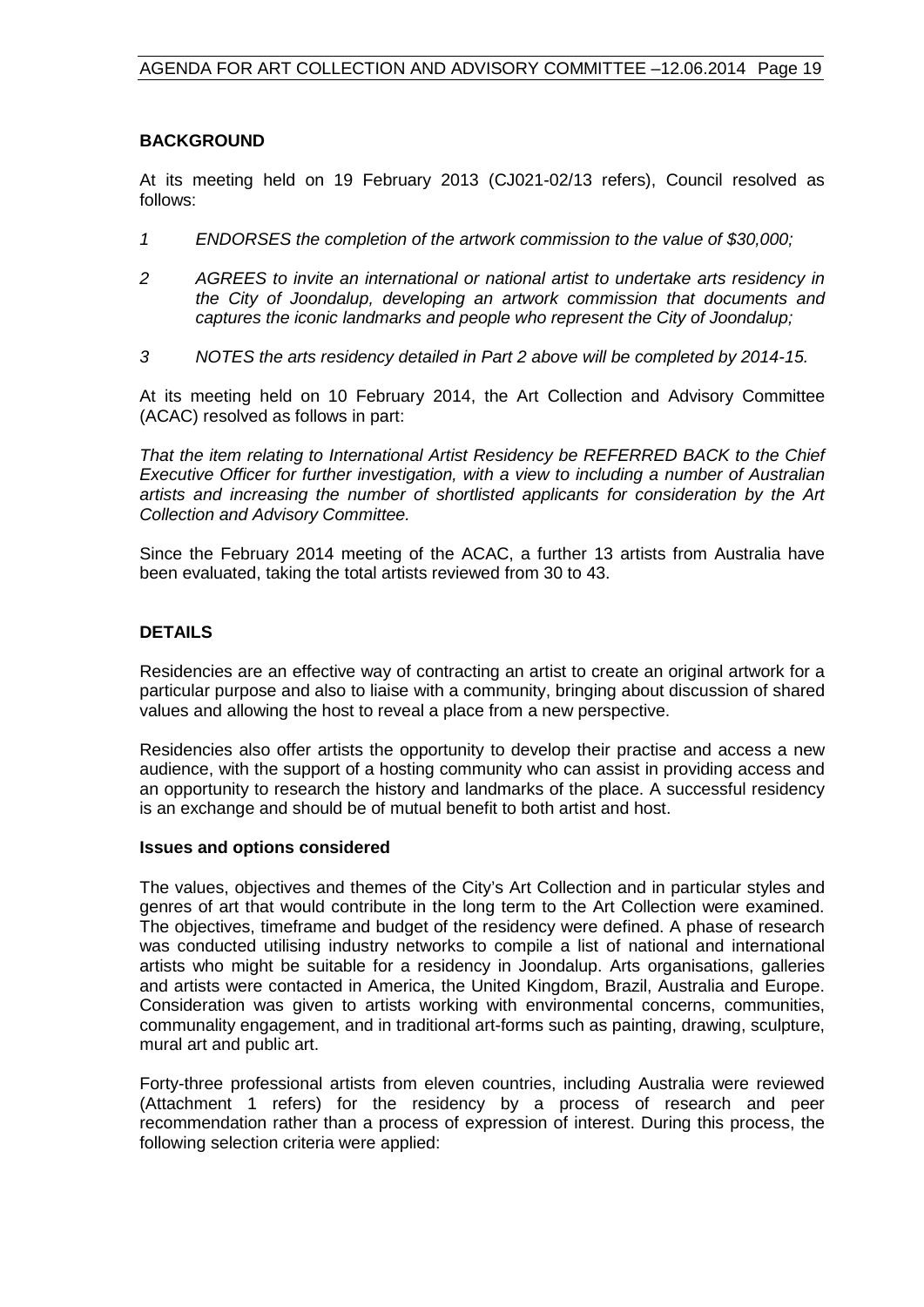- Artists' professional standing (only professional artists were considered).
- Level of engagement the artist was likely to have with Joondalup engagement with place, people, culture, history.
- Value of the artist's work in relation to the City of Joondalup Art Collection and long term investment potential.
- Links between the artist's practice and the City's existing art collection (including the capacity of the City to appropriately house, display, conserve and manage the artist's work).
- Availability of the artist to complete the residency within the 2014-2015 financial year.

Three artists were subsequently selected (Attachment 2 refers) as most suited to this residency, and contacted to assess their level of interest. Each artist has indicated they are available and interested.

The three shortlisted artists have indicated they would invest in a significant level of engagement with the City of Joondalup as part of the residency and in the creation of an artwork if successful.

#### Option one: Joan Linder, New York, USA

Joan Linder is a highly skilled, illustration-based fine artist, living and practising in New York, USA, and currently employed as an associate professor at Buffalo University, New York. She achieved her Master of Fine Art from Columbia University, New York in 1996. Joan Linder works in the traditional medium of quill-pen and ink, partly as a reaction against mass produced, electronic imagery that is so prevalent in modern life, and partly to allow viewers to experience and understand the value of mark-making and the evidence of the artist's hand within an artwork. Her drawings are ambitious in scale and varied in subject matter. In previous commissions she has created large botanical illustrations for New York subway stations. In another project she drew the contents of her kitchen sink every day over the course of a year as a study of domestic life. She is a dedicated and energetic artist, with a rigorous approach to the craft of drawing. She is very interested in exploring the potential for new developments in her artistic practice, inspired by the urban and natural environments in Joondalup.

More information about Joan Linder and examples of her work is provided in Attachment 2.

#### Option two: Henrietta Stuart, London, UK

Henrietta Stuart is a contemporary landscape artist based in London, UK, represented by the Box Gallery, London, who has received several awards in Britain since completing her education with Honours from Newcastle University. Her work is strongly influenced by impressionist painters, in particular by Turner. Her primary concern is to paint light and the effects of weather in a highly abstracted and emotive way, gathering her inspiration on walks throughout the South-West of England, South of France and various parts of Europe. Her work is luminous; she achieves this effect by layering the paint thinly and repetitively. She has visited Western Australia in the past and is impressed by the quality of light in Perth, and is keen to explore the coast and the landscape near Joondalup and create new paintings based on the landscape here.

More information about Henrietta Stuart and examples of her work is provided in Attachment 2.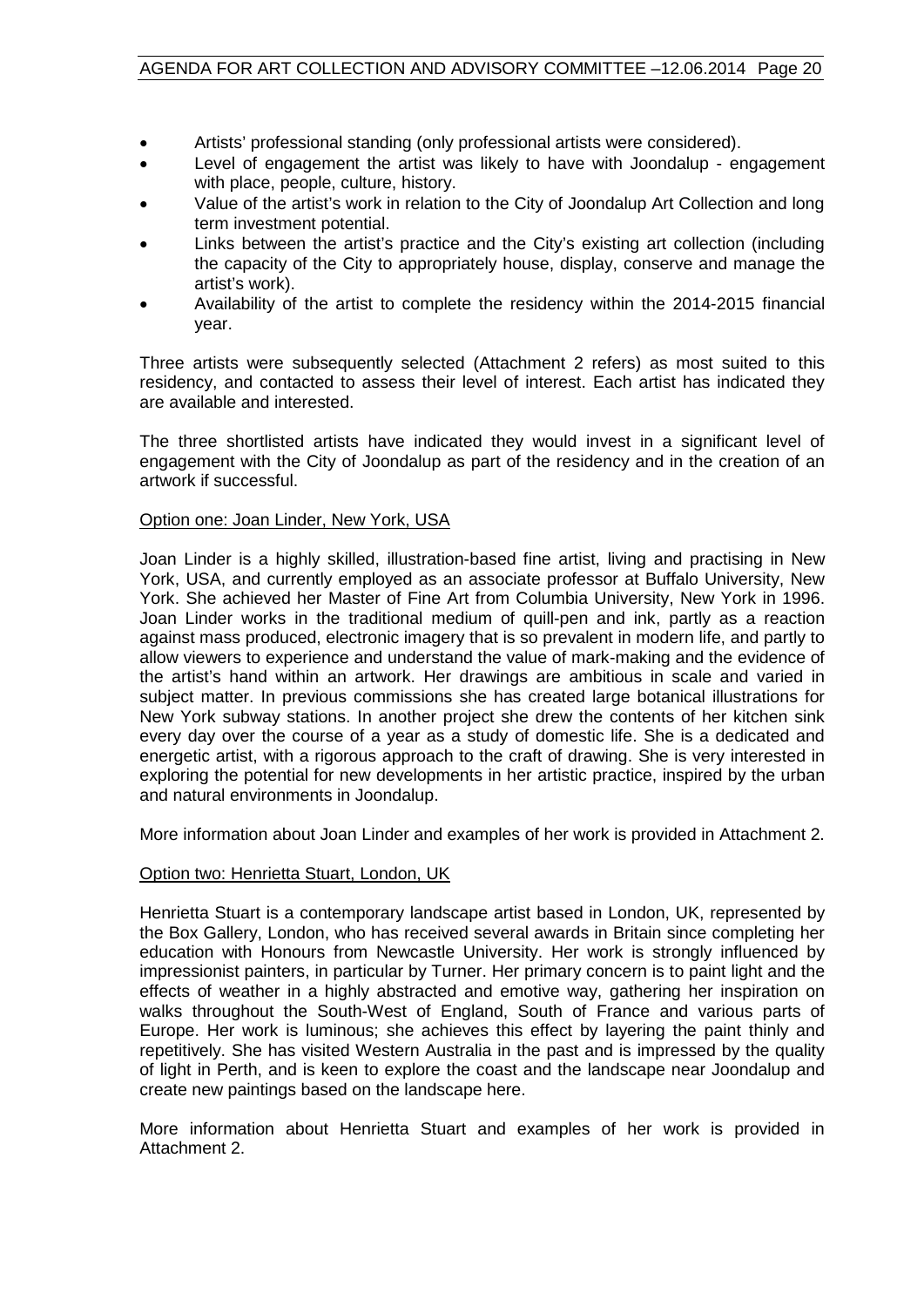#### Option three: Robbie Karmel, Sydney, Australia

Robbie Karmel is based in Sydney and works in the field of drawing, installation, video work, sculpture and printmaking, and is interested in the act of mark-making through these media. He also writes and blogs about his projects and is interested in participatory artworks that involve audience members and the ideas in the field of 'haptics' - observing from an artistic viewpoint the different ways that humans physically interact and touch one another in day-to-day life. He has held several solo exhibitions in Canberra and Melbourne and been involved in numerous group exhibitions, completed a residency at Megalo Print Studios under the Emerging Artist Support Scheme, won First Prize at the *M16 Drawing Prize*, and was selected as a finalist in the National Portrait Gallery's *National Youth Self Portrait Prize*. He is currently completing his Masters of Fine Art by Research at the College of Fine Art, Sydney. In 2012, Karmel spent four months in Perth to undertake a residency at the Perth Institute of Contemporary Arts (PICA).

More information about Robbie Karmel and examples of his work is provided in Attachment 2.

#### **Legislation / Strategic Community Plan / policy implications**

| Legislation | Not applicable. |
|-------------|-----------------|
|-------------|-----------------|

#### **Strategic Community Plan**

| Key theme                   | Community Wellbeing.                                                                             |
|-----------------------------|--------------------------------------------------------------------------------------------------|
| <b>Objective</b>            | Cultural development.                                                                            |
| <b>Strategic initiative</b> | Invest in publicly accessible visual art that will present a<br>culturally-enriched environment. |
| <b>Policy</b>               | Visual Arts Policy.                                                                              |

#### **Risk management considerations**

Not applicable.

#### **Financial / budget implications**

At its meeting held on 19 February 2013 (CJ021-02/13 refers), Council endorsed the artist in residency program to the value of \$30,000. This amount will need to be considered as part of the 2014-15 Budget deliberations. Subject to funding being approved, the City will invite an international or national artist to undertake an arts residency in the City of Joondalup, developing an artwork commission that documents and captures the iconic landmarks and people who represent the City of Joondalup.

The artwork commission fee paid to the artist would be in the region of \$15,000 with a further \$15,000 used to cover costs of hosting the artist such as travel, accommodation and daily allowance.

There are no budget implications for the current 2013-14 financial year.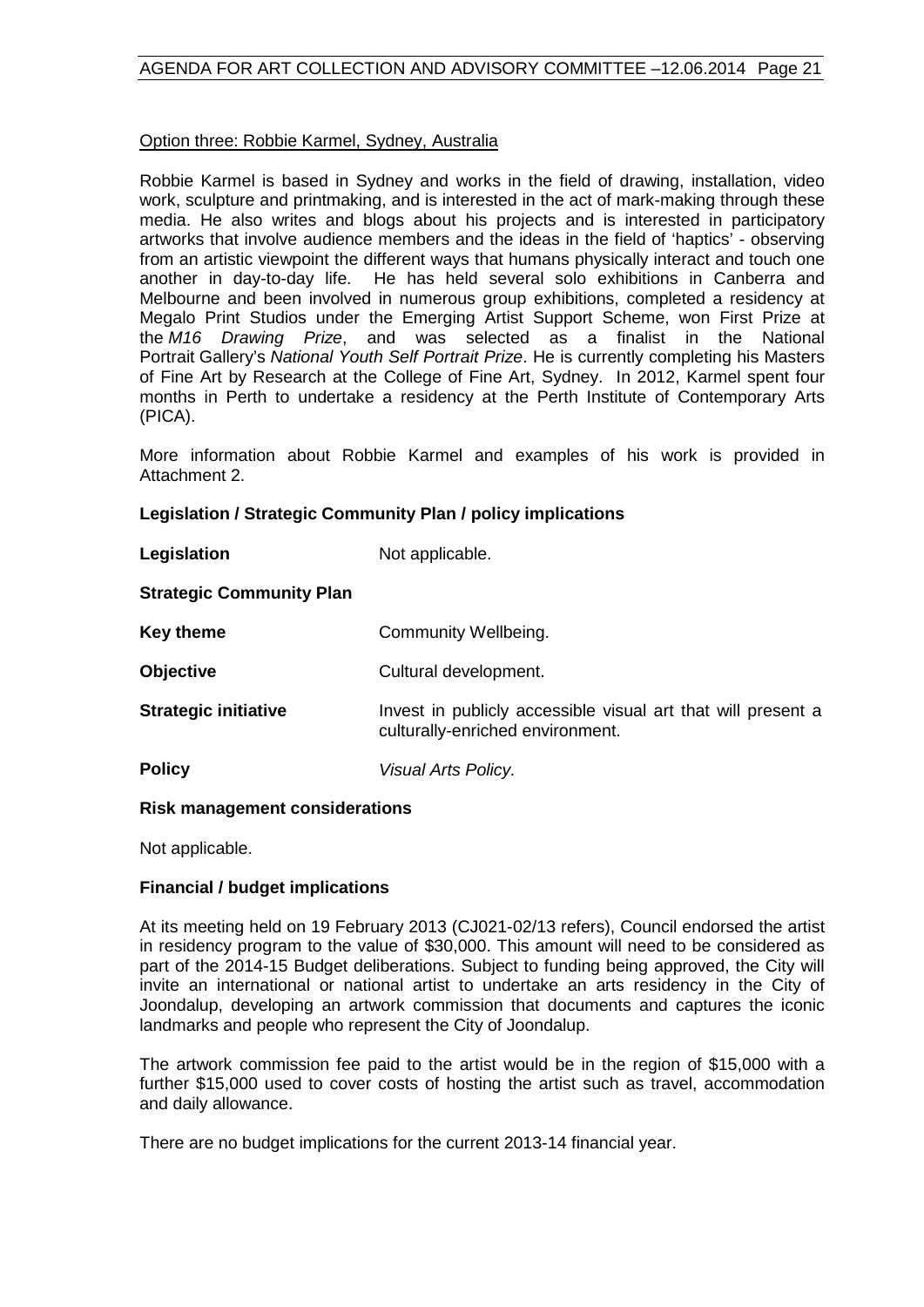#### **Regional significance**

The City's Art Collection, including its public art, archives and memorabilia, plays an important part in shaping and developing a sense of community.

The ongoing provision of an accessible and high calibre Art Collection is integral to the cultural development and vibrancy of the City of Joondalup region and to best practice standards for the development of the visual arts in Local Government

#### **Sustainability implications**

#### **Environmental**

Art strengthens the public realm by creating points of interest, animating spaces and providing beauty, character and colour to places.

#### Social

Art provides a catalyst for public discussion about current social, economic and environmental issues.

#### Economic

Art is a driver for cultural tourism.

#### **Consultation**

Not applicable.

#### **COMMENT**

The three shortlisted artists represent high quality contemporary artists whose work would represent a culturally valuable asset for the City and whose practise will be of interest to the local community.

Henrietta Stuart from the UK is the preferred artist because she will explore the coast and the landscape near Joondalup and create new landscape paintings that explore her interest in painting light and the effects of weather. If selected, the artist will spend time exploring the Joondalup area (in particular flora, bushland and coastal areas) and produce works (including sketches and paintings) influenced by this. As part of the residency, the artist will develop an artwork commission that documents and captures the iconic landmarks and people who represent the City of Joondalup.

While in Joondalup, the artist will also be afforded opportunities to engage with community groups and collaborate with local artists and visual arts groups. Once the artist is appointed, a more specific timetable will be determined that may facilitate further opportunities such as judging the Community Art Exhibition or Community Invitation Art Award; mounting an exhibition of work at the blend(er) Gallery.

#### **VOTING REQUIREMENTS**

Simple Majority.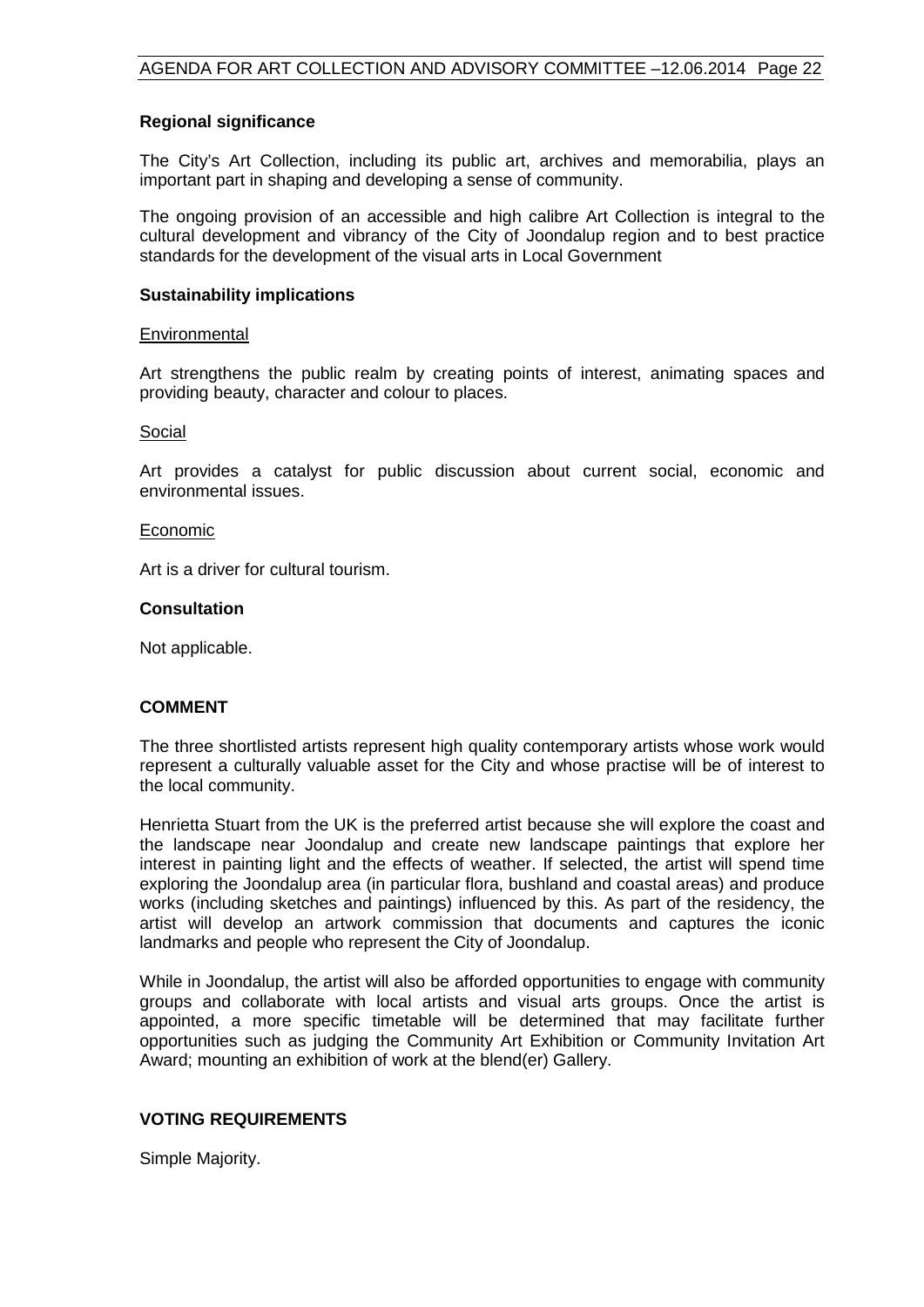#### **RECOMMENDATION**

**That subject to an amount of \$30,000 being included in the 2014-15 budget, the Council APPROVES artist Henrietta Stuart from London, UK to complete the City of Joondalup arts residency, to liaise with the community and develop artwork that documents the landmarks and people who represent the City, with a contract value not to exceed \$30,000.**

*Appendix 1 refers*

*[To access this attachment on electronic document, click here: Attach1ARTagn120614.pdf](http://www.joondalup.wa.gov.au/files/committees/ACAC/2014/Attach1ARTagn120614.pdf)*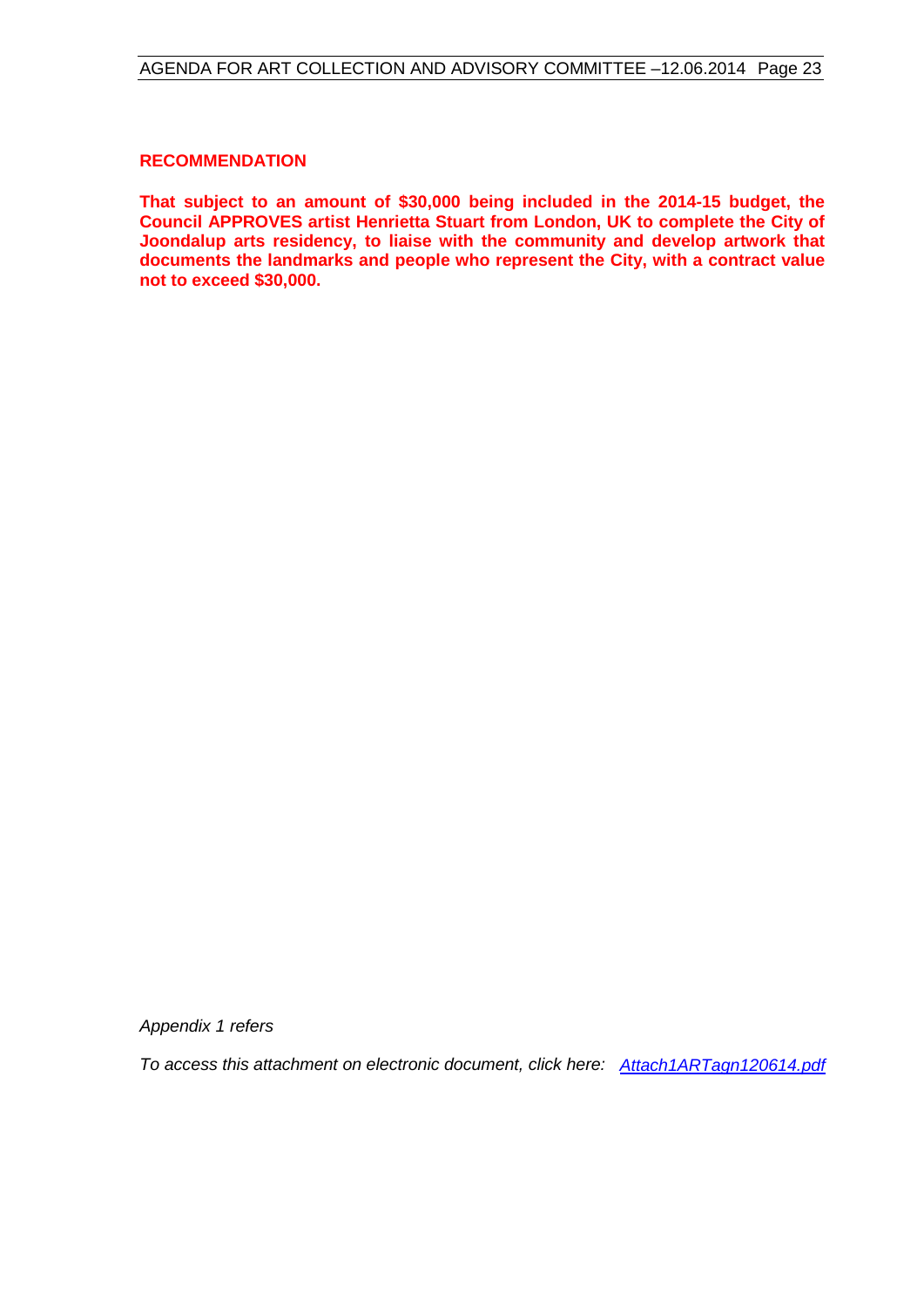## <span id="page-23-0"></span>**ITEM 4 PUBLIC ARTWORK COMMISSION FOR JOONDALUP CITY CENTRE WATER FEATURE - SHORTLISTED DESIGNS**

| <b>WARD</b>                           | <b>North</b>                                                                                                                                                                                        |  |
|---------------------------------------|-----------------------------------------------------------------------------------------------------------------------------------------------------------------------------------------------------|--|
| <b>RESPONSIBLE</b><br><b>DIRECTOR</b> | Mr Mike Tidy<br><b>Corporate Services</b>                                                                                                                                                           |  |
| <b>FILE NUMBER</b>                    | 103481, 35613                                                                                                                                                                                       |  |
| <b>ATTACHMENT</b>                     | Attachment 1<br>Geoffrey Drake-Brockman Summary<br><b>Simon Gilby Summary</b><br>Attachment 2<br>Joshua Webb Summary<br>Attachment 3<br>The Smith Sculptors Summary<br>Attachment 4                 |  |
| <b>AUTHORITY / DISCRETION</b>         | Executive - The substantial direction setting<br>and<br>oversight role of Council, such as adopting plans and<br>reports, accepting tenders, directing operations, setting<br>and amending budgets. |  |

#### **PURPOSE**

For Council to consider and approve a detailed concept design from one of four artists shortlisted through an expression of interest (EOI) process, to undertake a Public Art commission to design a water feature sculpture in Central Walk, Joondalup.

#### **EXECUTIVE SUMMARY**

This report outlines the four detailed concept designs by Western Australian artists shortlisted to undertake a Public Art Commission to produce designs for a water feature sculpture in Central Walk, Joondalup.

The four artists were shortlisted after responding to an EOI to design a detailed concept design for consideration by Council in June 2014 (as per the project timeline).

The recommended artists are: Geoffrey Drake-Brockman, Simon Gilby, Joshua Webb, The Smith Sculptors and a summary of their detailed concept designs are included in Attachments 1-4.

*It is therefore recommended that Council CONSIDERS selecting one of the four detailed concept designs submitted by the shortlisted artists for the Central Walk water feature sculpture public artwork commission for the City Centre, Joondalup with a combined value not to exceed \$150,000 including installation costs.*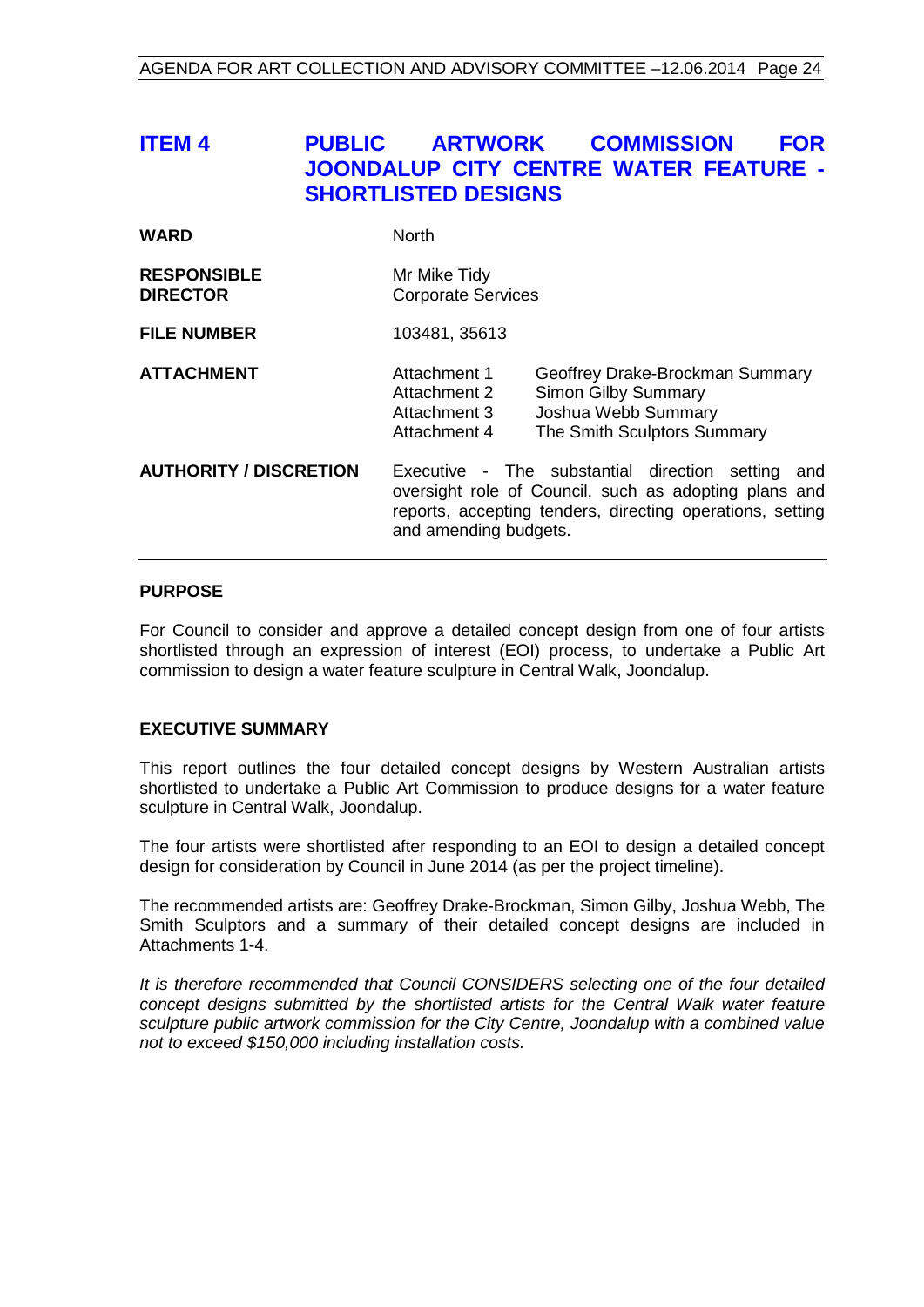#### **BACKGROUND**

The City of Joondalup's current Public Art Collection includes 35 works of public art, including mosaics, murals, sculptures, street bollards, architectural details and street furniture. Works are situated throughout the region; however, the majority are located in and around the Joondalup City Centre area.

The most recent City public art project was undertaken in 2011, when artist Kate McMillan was commissioned to create a work of public art at Seacrest Park Community Sporting Facility.

The 2011-12 budget allowed an amount of \$50,000 to commission public art. This amount remained unspent and was carried forward to 2012-13. In addition, a further \$50,000 was allocated for 2012-13 for the same project (CJ250-11/12 refers). A further \$50,000 was allocated in the 2013-14 financial year. As all funds remain unspent, it was agreed that all allocations be combined in one \$150,000 project in the 2014-15 financial year.

At its meeting held on 25 June 2013 (CJ108-06/13 refers), Council resolved:

#### *That Council:*

- *1 NOTES that the intersection of Central Walk is crown land controlled by the Department of Regional Development and Lands and any development will be subject to their approval of an appropriate development application and building permit;*
- *2 SUPPORTS the installation of a water feature sculpture at the intersection of Central Walk as detailed in the Report subject to confirmation by relevant emergency services that they do not object to the proposed development;*
- *3 REQUESTS the Chief Executive Officer to call expressions of interest from suitable artists for the design, construction and installation of a water feature sculpture at the preferred location."*

At its meeting held on 17 February 2014 (CJ027-02/14 refers), Council resolved in part:

#### *That Council:*

*AGREES Geoffrey Drake-Brockman, Simon Gilby, The Smith Sculptors and Joshua Webb be shortlisted to design a detailed concept for the Central Walk water feature sculpture public artwork commission for the Joondalup City Centre with a combined value not to exceed \$150,000 including installation costs.*

A call for EOI's was made in October 2013 and closed on 18 December 2013. The EOI was distributed through invitations to professional arts networks and targeted advertising in arts media and through the City's website.

The EOI was very successful, attracting ten applications from high calibre professional Western Australian artists all with experience in undertaking public art commissions.

From these EOI's four artists were shortlisted and endorsed by Council.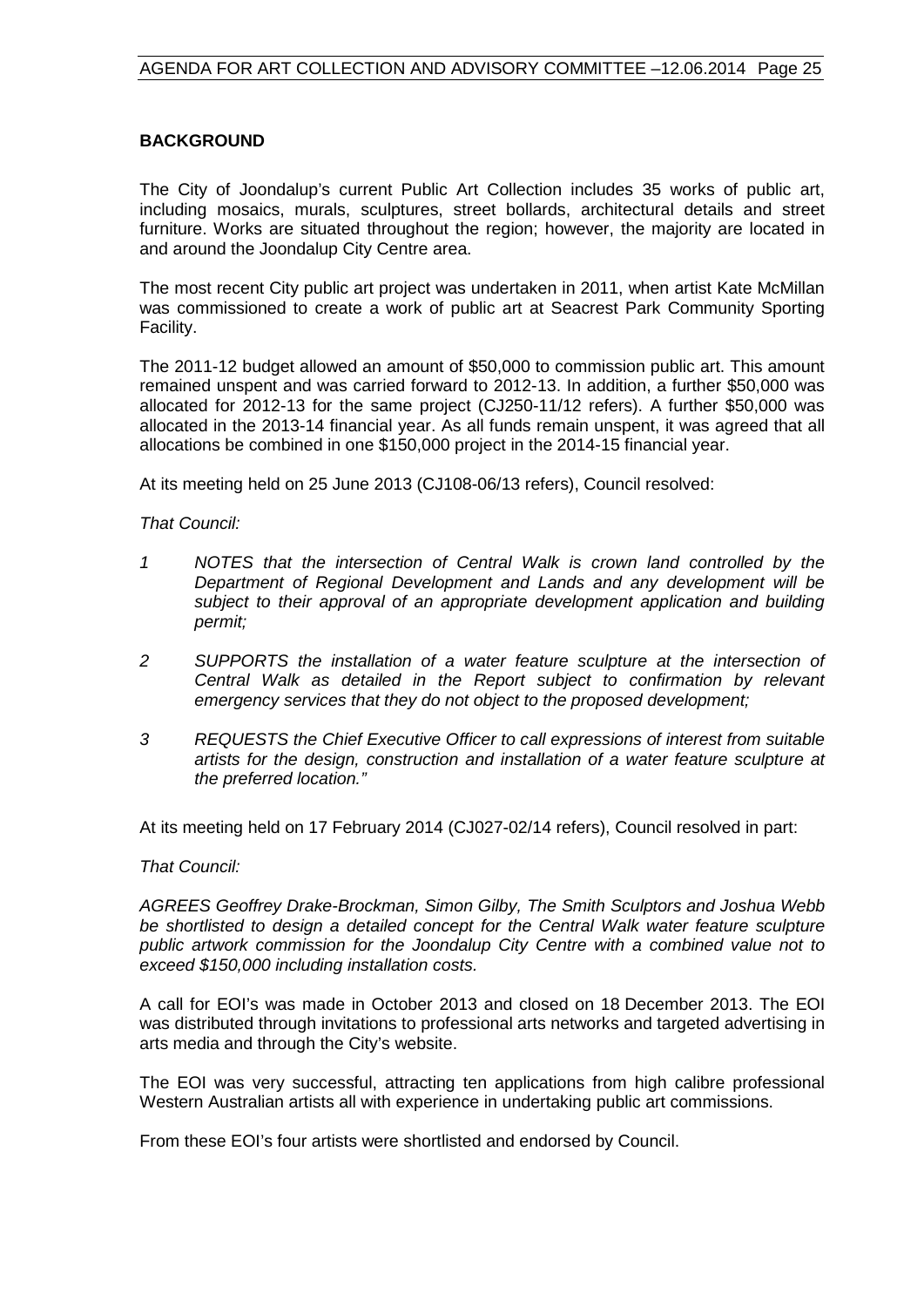The four shortlisted artists were paid a fee of \$500 each to design a detailed concept proposal for consideration by Council in June 2014. These were submitted on 18 April 2014 per the project timeline.

### **DETAILS**

Public art refers to works of art in any media that have been planned and executed with the specific intention of being sited or staged in the physical public domain, usually outside and accessible to all.

Key objectives when considering a public art proposal include:

- promoting the City as a cultural destination
- meeting accessibility and public safety requirements
- contributing to community amenity and sense of place
- being designed to a high level
- possessing aesthetic standards suitable for permanent display
- fitting within allocated budget.

#### Project Timeline

| <b>Event</b>                              | <b>Target date</b> | <b>Progress</b> |
|-------------------------------------------|--------------------|-----------------|
| <b>EOI Call-Out August</b>                | August<br>December | Complete        |
|                                           | 2013               |                 |
| Artist short-listing                      | January 2014       | Complete        |
| Short-listed artist<br>presents<br>design | April 2014         | Complete        |
| concept                                   |                    |                 |
| Selection of artist                       | June 2014          |                 |
| Design Concept stage                      | August 2014        |                 |
| Design Approved                           | December 2014      | -               |
| Commission stage - Contract               | January 2014       |                 |
| Final Design approved                     | April 2014         |                 |
| <b>Artwork Created</b>                    | January 2015       | -               |
| Commencement of installation              | <b>March 2015</b>  |                 |

Summaries of the detailed concept designs from the four shortlisted artists are included in Attachments 1-4. The attachments also include previous examples of work by the shortlisted artists and information on their careers.

In summary:

#### **Artist: Geoffrey Drake-Brockman Proposed detailed concept title: InterLace ATTACHMENT 1**

Drake-Brockman is a leader in contemporary arts specialising in interactive robotic works and large-scale metal fabrication. He has been exhibiting nationally and internationally since 1986 and has completed numerous public commissions. Recent works include the 'Totem' sculpture at the Perth Arena and 'Spiral' at the new Western Australian Police Headquarters in Roe Street, Northbridge.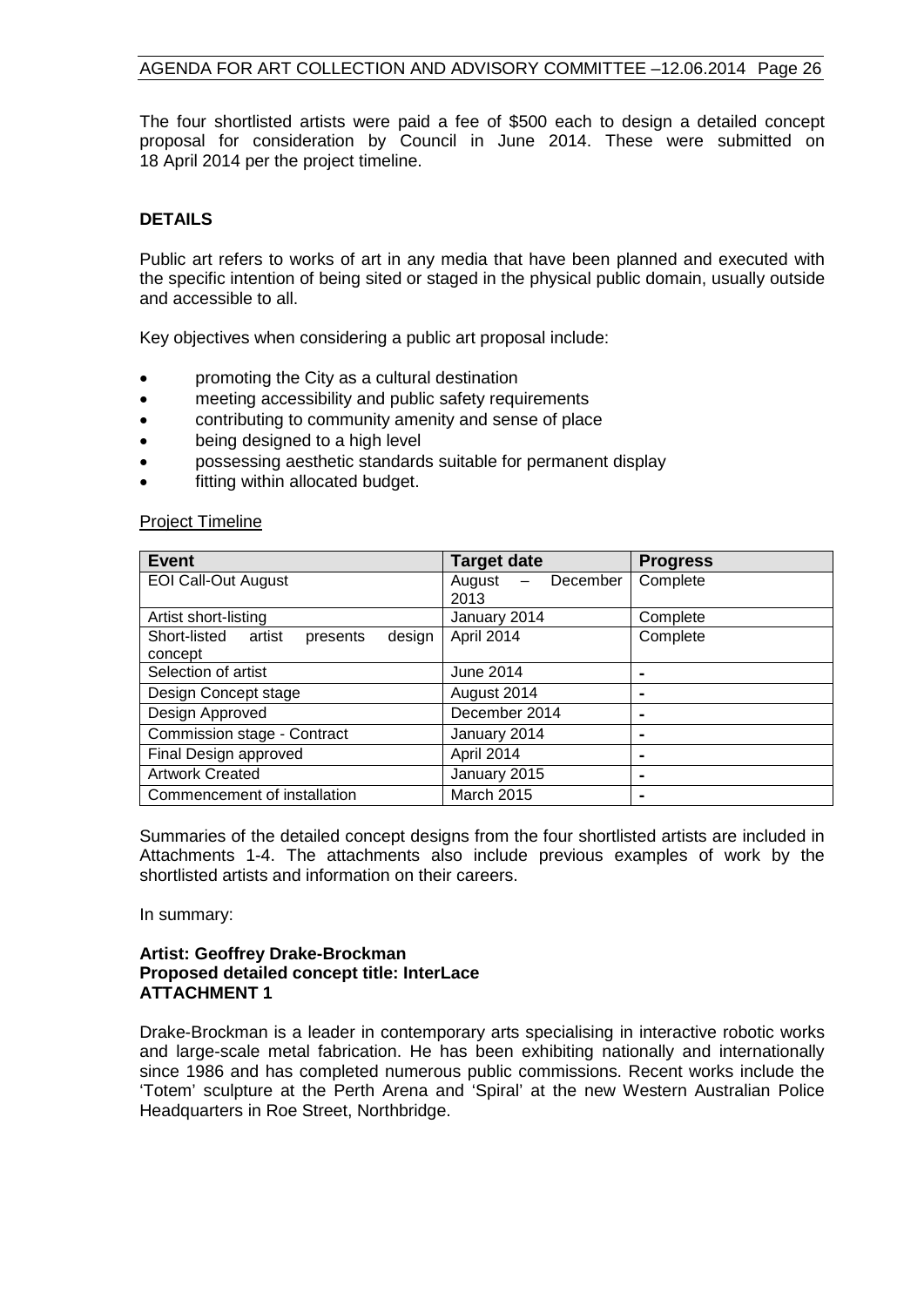The main components of the proposed design are four 2.4m tall marine-grade stainless steel "Fonts". These fonts will be sculptural forms, with faceted, spiral-shaped sides and open tops with a high-gloss "sky blue" epoxy enamel and a fully mirror-polished metallic finish. The fonts will be installed on their footings at the corners of a 5m-wide square. Two laminar flow "jumping jets" will create very clean, parabolic shaped, water-jump fountains. The jets are specifically engineered to allow water jets to arc over dry areas such as pedestrian walkways and for the water jet to appear as a clear glass rod flying through the air.

This artwork will activate the space in Central Walk by providing a highly engaging talking point for visitors to the area, and the artist's reputation and successes in previous public art projects will ensure that the City maintains its reputation for bold and innovative art. The use of interactive technology in this sculpture is in line with this objective.

#### **Artist: Simon Gilby Proposed detailed concept title: No title ATTACHMENT 2**

Gilby creates sculptural works that examine what it means to be human and reinventing the human body. Gilby has exhibited extensively at a national level and has received numerous public art commissions. Recent works include a commission for the City Of Perth in Florence Hummerston Park and 'Pneuma' a recently installed suspended work for the WorkZone building in the Perth CBD.

The proposed design consists of a standing figure of smooth polished concrete. The figure contains an array of low flow ports that allow streams of water to radiate out from the surface of the figure. This can be adjusted so that the water gently flows down the figures surface or arcs out of its centre. In this way the sculpture effectively has two incarnations; for most of the year it is an elegant, gently flowing standing figure that evocatively activates the space, while at other times the water flow is increased, to create a fun and highly interactive play piece during hot days and festivals.

The proposed artwork has the potential to lend a sense of warmth and provide a focal point to the space, providing an interesting moment of reflection or a playful engagement, depending on the season and the time of day.

#### **Artist: Joshua Webb Proposed detailed concept title: Falling Water ATTACHMENT 3**

Webb is a visual artist and designer involved in a diverse range of projects and has exhibited nationally and internationally. A recent work called 'Carbon Sun' is installed in Albert Facey House, Perth.

The proposed work creates an inner city oasis built from a set of interlocking raw concrete polyhedral blocks assembled to reveal a multi-stepped urban waterfall. Its geometry will allow for both dense clusters and open void spaces within the sculpture's immersive environment. The void spaces create a sense of transparency and lightness throughout the sculptural form, while the dense cluster areas by contrast provide refuge and shade. The work's complex geometry will envelop, protect and create a summit from which the cascading water will flow. As the water descends back to earth its continuous motion will be guided by a system of cantilevered blocks until the falling water finally reaches the tranquil reflection pool below.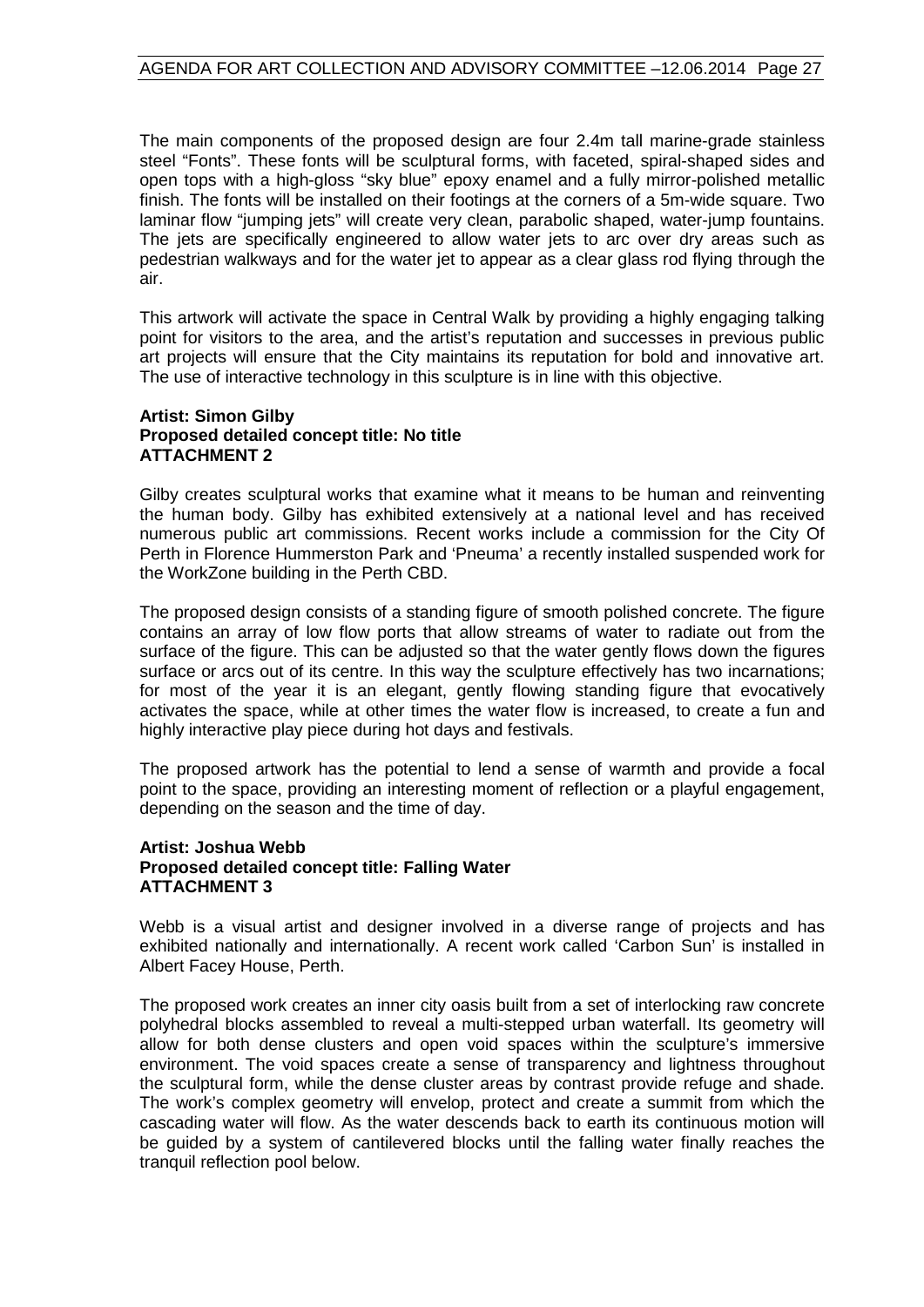The proposed artwork is conceptually and aesthetically well resolved and the artist has given particular thought to the surrounding urban environment, creating a proposal for a highly engaging public artwork that goes beyond a simple statue in a square. The minimal, geometric aesthetic will provide a focal point for years to come and the style is in keeping with the City's vision for a city that is bold and innovative.

#### **Artist: Smith Sculptors Proposed detailed concept title: Pungura ATTACHMENT 4**

Smith Sculptors are a professional team of sculptors with over 40 years experience, specialising in designing and producing large sculptures nationally and internationally. Well known works include the Gumnut Fountain sculpture series in Kalamunda, the HMAS Sydney Memorial in Geraldton, and the Kangaroo's on the Terrace series on St Georges Terrace Perth.

The proposed concept design was inspired by the fact that Perth is the only city in the world that is set in a natural landscape dominated by Banksia Woodlands.

The symbolic synthesis of the natural sculptural qualities of the huge bronze Banksia seedpods, with water gently issuing from multiple 'seed apertures', aim to activate the site in an intriguing and visually stimulating way. The sculpture would be fully interactive, allowing for children and adults to sit or climb and explore the underlying context. Getting wet would be part of the fun, but not intrusive as the gentle sprays would dissipate into the grill beneath, while being re-cycled upwards in a continuous flow with minimum water use.

The Smith Sculptors have given consideration to the biodiversity of the natural bush and swamp lands of Joondalup, and they have a strong history in the production of some notable artworks throughout Western Australia. The proposal has been well considered and this artwork will create an interesting juxtaposition between the natural forms of the banksias and the surrounding urban environment.

#### **Legislation / Strategic Community Plan / policy implications**

| Legislation | As the construction and installation of the public art will be<br>undertaken by the City, it would therefore be regarded as<br>a 'public work' and no planning approval would be<br>required. Section 6(3) of the Planning and Development<br>Act 2005 requires the responsible authority to be<br>consulted with at the time the public work is being |
|-------------|--------------------------------------------------------------------------------------------------------------------------------------------------------------------------------------------------------------------------------------------------------------------------------------------------------------------------------------------------------|
|             | formulated.                                                                                                                                                                                                                                                                                                                                            |

#### **Strategic Community Plan**

| Key theme | Community Wellbeing. |
|-----------|----------------------|
|-----------|----------------------|

| <b>Objective</b> | Cultural development. |
|------------------|-----------------------|
|------------------|-----------------------|

#### **Strategic initiative** Invest in publicly accessible visual art that will present a culturally-enriched environment

**Policy** *Visual Arts Policy.*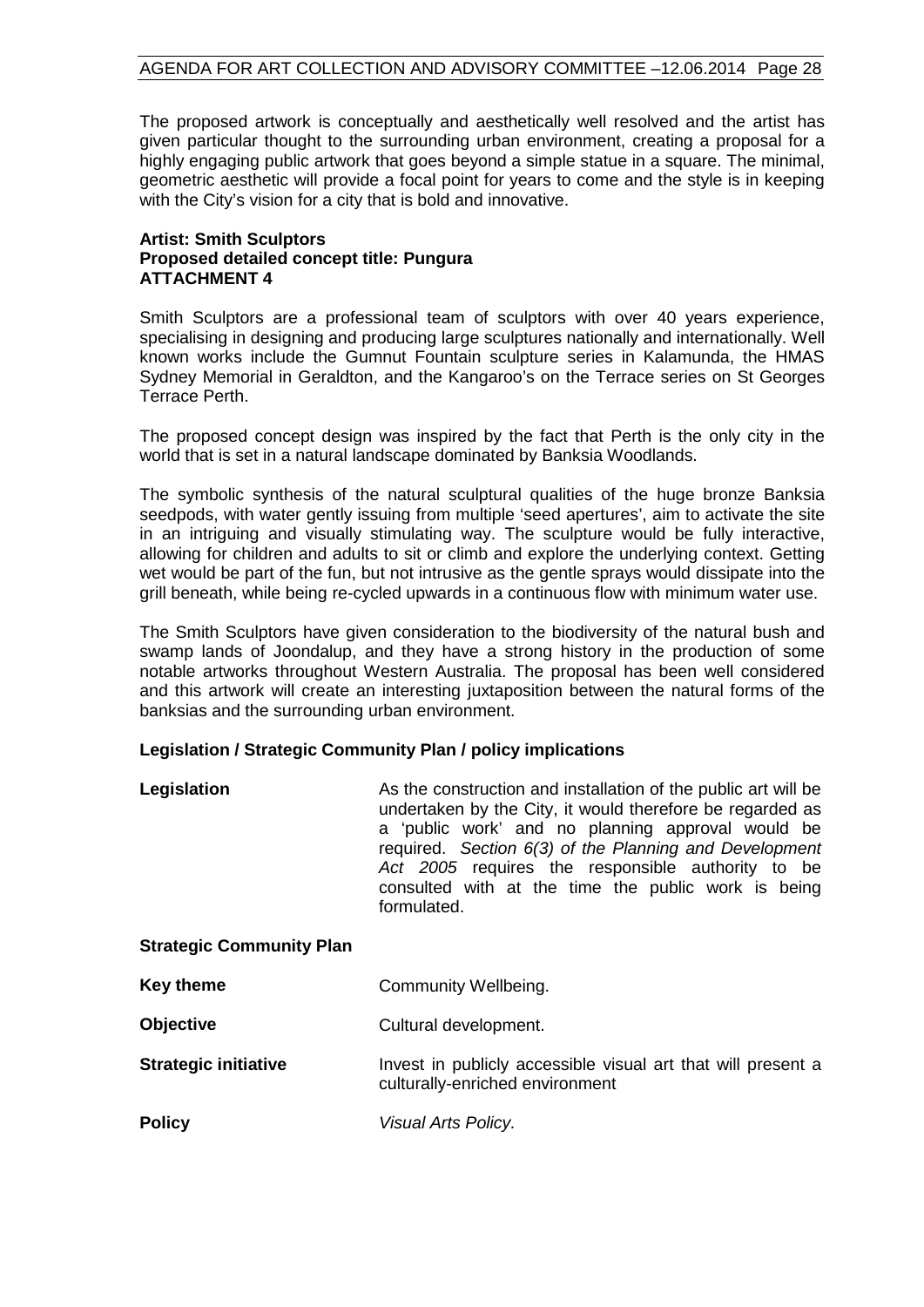The *Visual Arts Policy* states:

*"The City will support Western Australian art and artists through an art acquisition program. The City will adopt a multi-criteria approach to its art collection, acquisitions and awards. This approach will ensure that the collection, acquisitions and awards include contemporary art and art demonstrating local content and context."*

#### **Risk management considerations**

All works considered would need to meet stringent public safety criteria. However, any of the works chosen has the potential to create a level of public liability risk.

#### **Financial / budget implications**

Public art budget allocations of \$50,000 each from the 2011-12, 2012-13 and 2013-14 budget were combined into one \$150,000 project for the 2014-15 financial year.

A further \$50,000 is listed in the draft 2014-15 Budget for a new public art project.

Estimated budgets provided by the artists are:

| Artist                 | <b>Estimated Cost including installation</b> |
|------------------------|----------------------------------------------|
| Drake-Brockman         | \$150,000                                    |
| Gilby                  | \$167,375                                    |
| Webb                   | \$150,000                                    |
| <b>Smith Sculptors</b> | \$180,000                                    |

All amounts quoted in this report are subject to detailed costings, include installation costs and are exclusive of GST.

#### **Regional significance**

The City's Art Collection, including its public art, archives and memorabilia, plays an important part in shaping and developing a sense of community.

The ongoing provision of an accessible and high calibre art collection is integral to the cultural development and vibrancy of the City of Joondalup region and to best practice standards for the development of the visual arts in local government.

#### **Sustainability implications**

#### **Environmental**

The installation of public artworks has positive social sustainability implications. Public artworks physically enrich a locality and strengthen the public realm by creating points of interest, animating spaces and providing beauty, character and colour to places.

#### Social

A new public artwork will provide a catalyst for public discussion about current social, economic and environmental issues.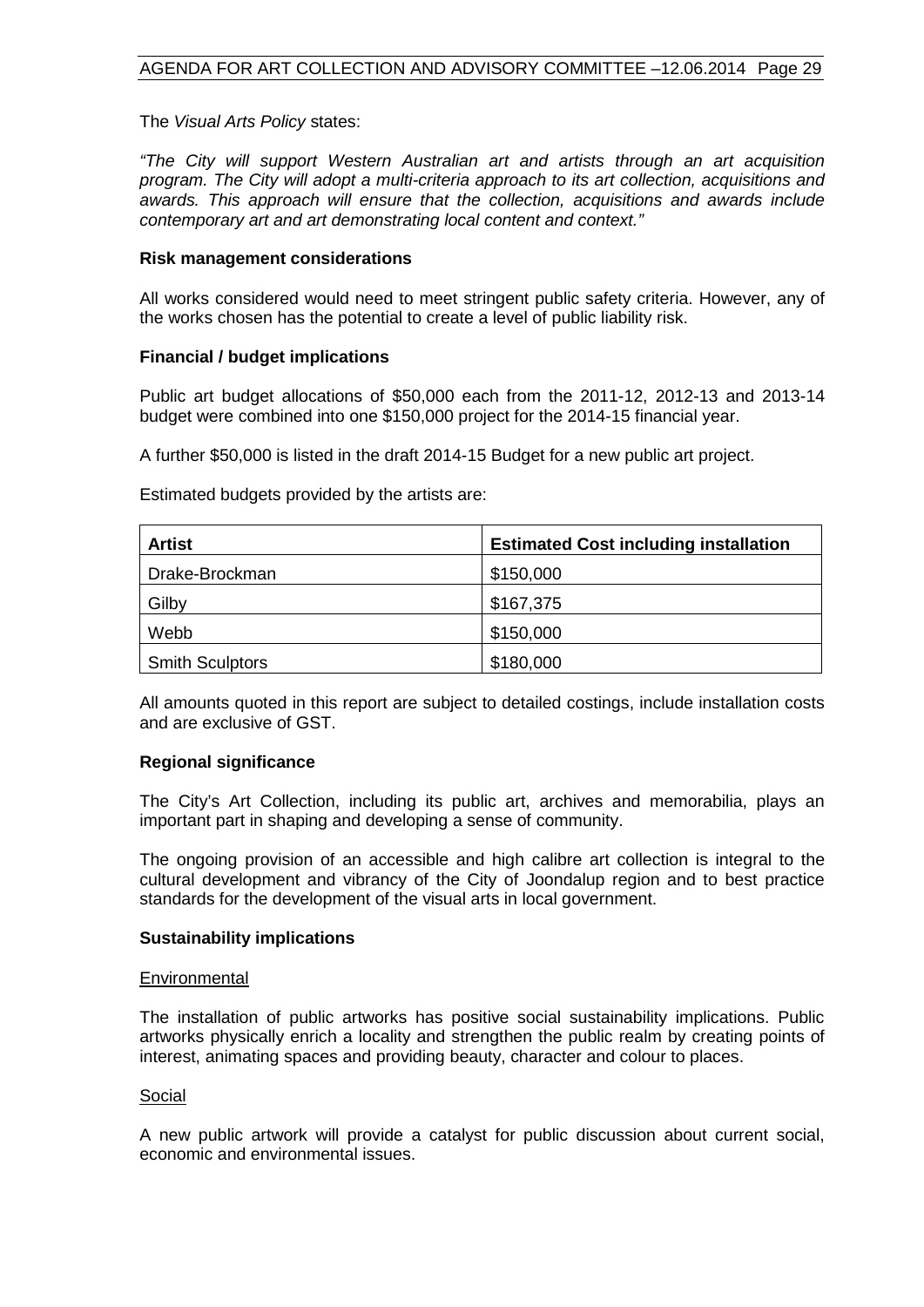#### **Economic**

A new public artwork will increase the value of the City's cultural resources.

#### **Consultation**

Given the scope of the public artwork commission, it is recommended that no community consultation take place with regards to the design, however residents will be notified of upcoming works to install the artwork between March and June 2015.

#### **COMMENT**

The artists recommended for this project in the shortlist represent a diverse range of practices that could encourage the general public to re-examine their expectations and definitions of art through dialogue about the role of art in public spaces.

#### **VOTING REQUIREMENTS**

Simple Majority.

#### **RECOMMENDATION**

**That Council CONSIDERS selecting one of the four detailed concept designs submitted by the shortlisted artists for the Central Walk water feature sculpture public artwork commission for the City Centre, Joondalup with a combined value not to exceed \$150,000 including installation costs***.*

*Appendix 2 refers*

*[To access this attachment on electronic document, click here: Attach2ARTagn120614.pdf](http://www.joondalup.wa.gov.au/files/committees/ACAC/2014/Attach2ARTagn120614.pdf)*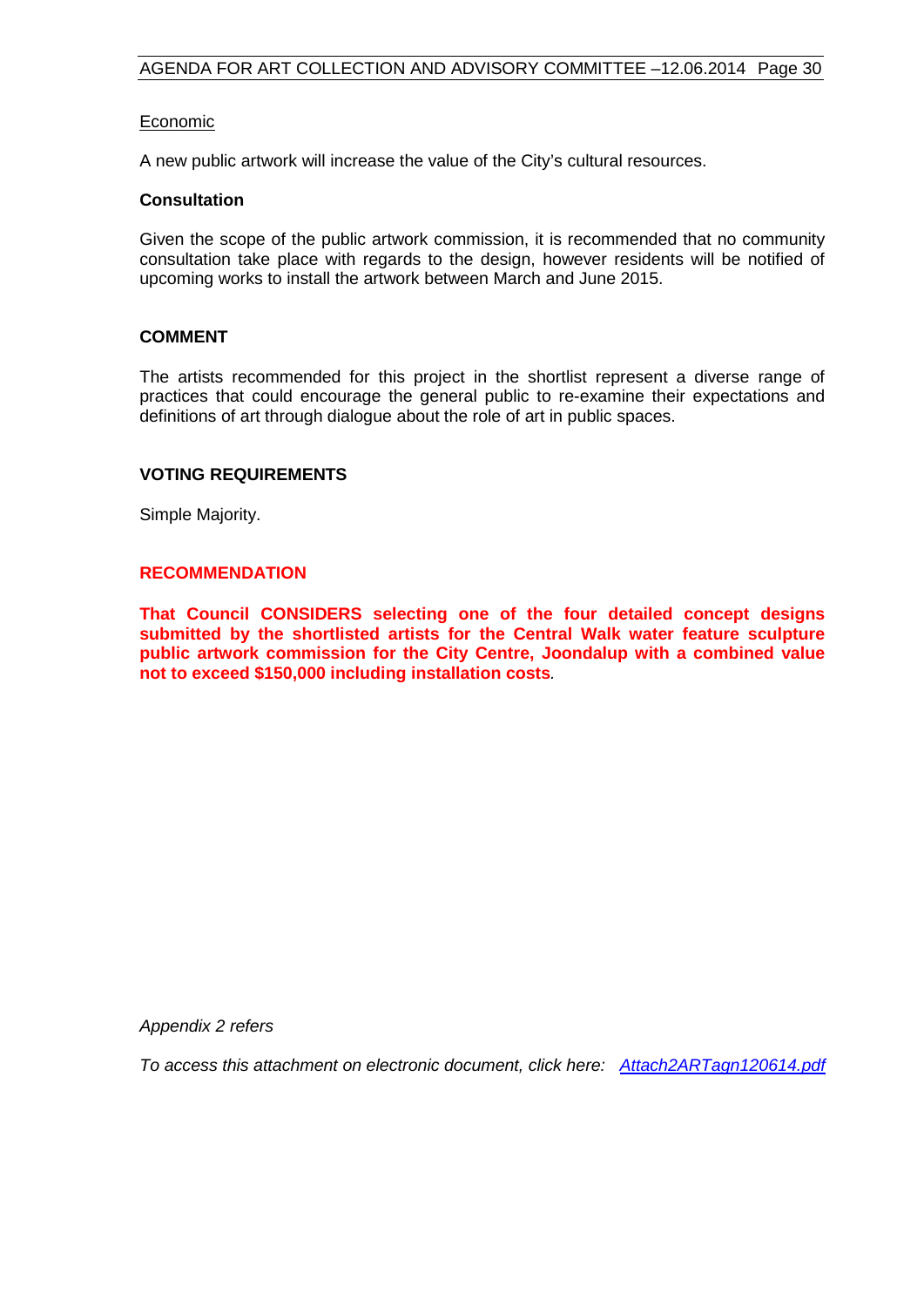## <span id="page-30-0"></span>**ITEM 5 ACQUISITION OF ARTWORK BY MIIK GREEN AND HANS ARKVELD**

| <b>WARD</b>                           | All                                                                                                                                                                                                 |
|---------------------------------------|-----------------------------------------------------------------------------------------------------------------------------------------------------------------------------------------------------|
| <b>RESPONSIBLE</b><br><b>DIRECTOR</b> | Mr Mike Tidy<br><b>Corporate Services</b>                                                                                                                                                           |
| <b>FILE NUMBER</b>                    | 14158, 35613                                                                                                                                                                                        |
| <b>ATTACHMENT</b>                     | Hans Arkeveld<br>Attachment 1<br>Attachment 2 Mijk Green                                                                                                                                            |
| <b>AUTHORITY / DISCRETION</b>         | Executive - The substantial direction setting<br>and<br>oversight role of Council, such as adopting plans and<br>reports, accepting tenders, directing operations, setting<br>and amending budgets. |

#### **PURPOSE**

For the Art Collection and Advisory Committee to consider the acquisition of two new artworks entitled '*Xylem Series - Avium 12'* (2012) by Miik Green, and '*Dissected Head Series'* (c.1980) by Hans Arkeveld.

#### **EXECUTIVE SUMMARY**

The City's Art Collection comprises over 200 artworks, with a primary focus on the work of Western Australian contemporary artists. Artworks span a wide range of media; over half of the collection consists of paintings, with the remainder of the collection including sculpture, drawings, ceramics, print works, photographs, textiles and one glasswork.

The City allocated an annual acquisition budget of \$15,000 for the purchase of artworks for inclusion in its collection for the 2013-14 Financial Year, of which \$10,898 remains. The recommended acquisition total is \$7,150. This amount falls within the Chief Executive Officer's purchasing limit of \$15,000, as outlined in *The City's Art and Memorobilia Collections Policy.* Acquisition of the proposed artwork would leave \$3,748 remaining in the budget.

The City's Curator has identified these artworks as valuable investments that will strengthen the overall value of the collection.

*It is therefore recommended that the Art Collection and Advisory Committee APPROVES the acquisition of two new artworks entitled 'Xylem Series - Avium 12' (2012) by Miik Green for a cost of \$4,400, and 'Dissected Head Series' (c.1980) by Hans Arkeveld for a cost of \$2,750.*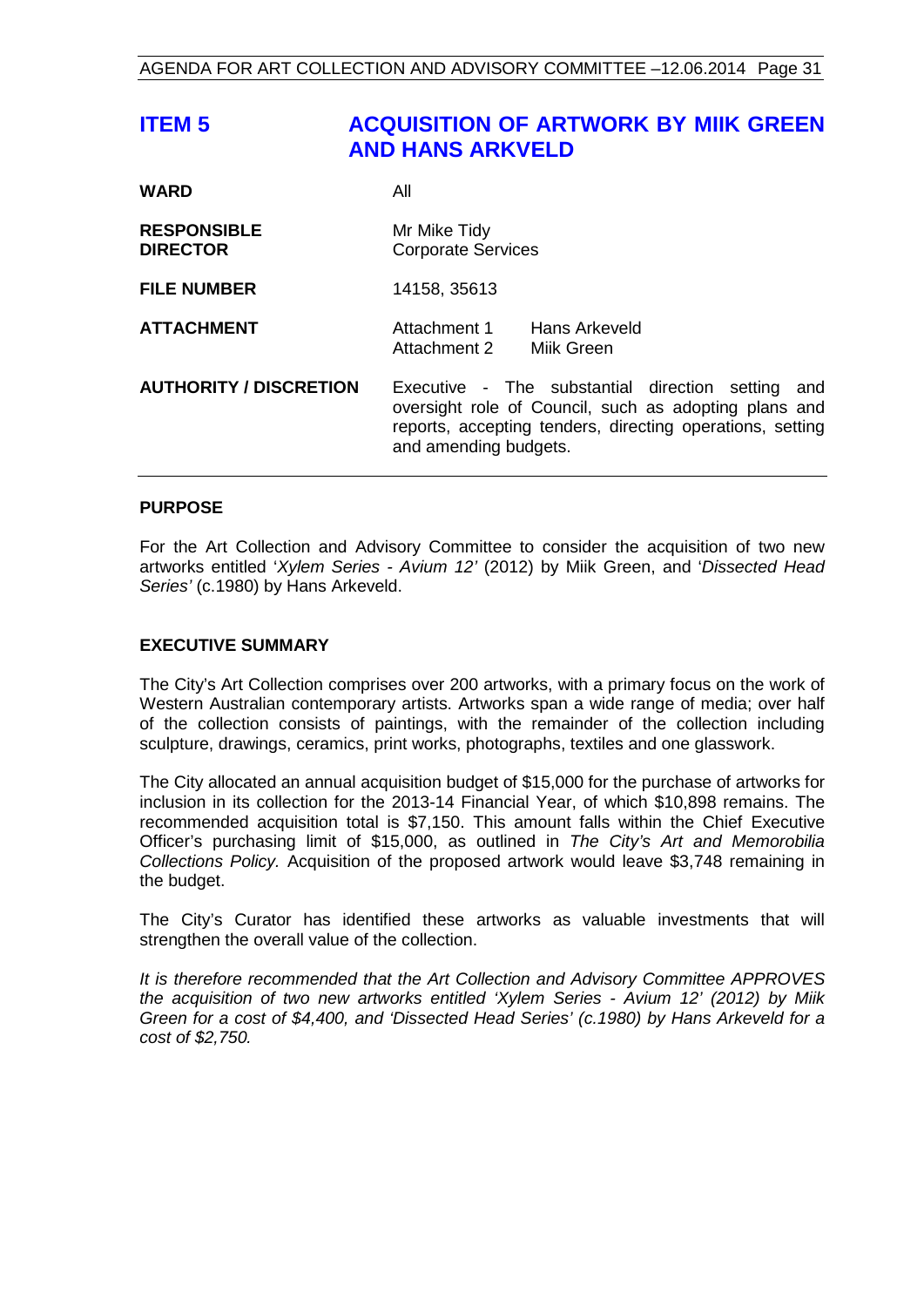#### **BACKGROUND**

There are selection criteria for acquiring art into the collection, and these are outlined in the *Art Collection Management Plan*, which is currently under review. The purpose of the management plan and the selection criteria are to guide the way that acquisitions are made, and ensure that the integrity of the collection is maintained in terms of financial and cultural value.

The City's Curator has identified the named artworks as valuable investments that will strengthen the overall value of the collection, and that each meets the following selection criteria:

- Is a quality example that will be a significant addition to the collection.
- Enhances the current scope of the City of Joondalup Art Collection.
- Is an unconditional donation, purchase or lease which has valid and clearly verifiable legal title.
- Has the capacity to be displayed in a Council building or other appropriate space without hindrance to public access or safety.
- Has the necessary resources allocated to resolve all foreseeable issues related to conservation, presentation and storage, as part of the acquisition.
- Is quality artwork by a contemporary Western Australian artist.
- Represents a significant period, occasion or initiatives in the evolution of the city.
- Represents the artistic practice of a Western Australian artist (or artist residing in Western Australia) who has received acclaim for their work locally, nationally or internationally.
- Strengthens and add to an existing series of works.
- Builds on identifiable themes within the whole collection.

Please note: the criteria for the purchase of an artwork to add to the City's Art Collection differs from the criteria for directly commissioning an artist to create a new artwork. The commissioning process requires that artwork has local content, and celebrates Joondalup iconic landmarks, unlike the purchasing process required in this case.

#### **DETAILS**

Hans Arkeveld *Dissected Head Series* c. 1980 Colour Etching (Unique State) 22cm x 35 cm \$2750

Please refer to Attachment 1 to this Report for an image of the artwork.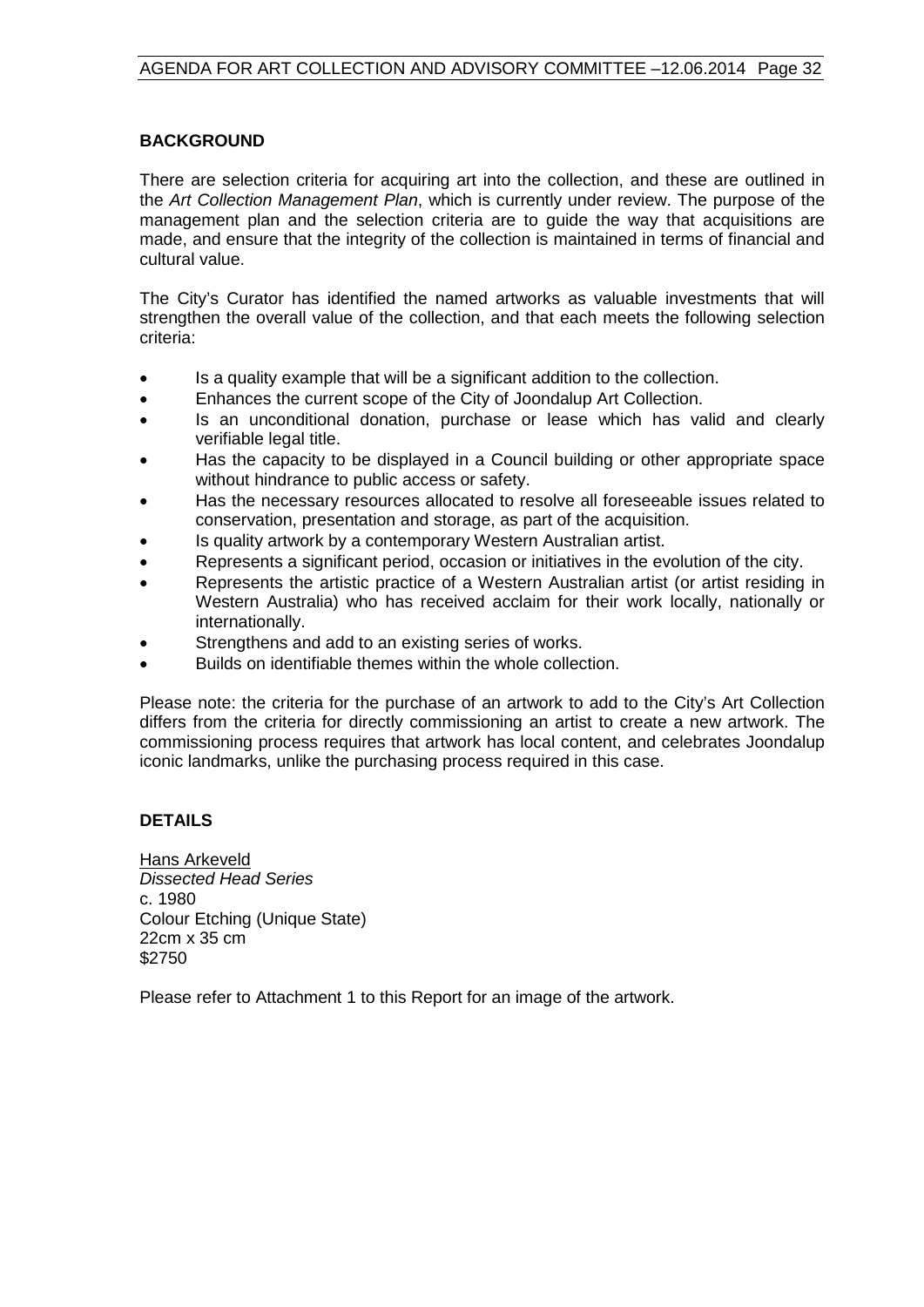Hans Arkeveld is one of Western Australia's most important and established artists and his contribution to the arts in Australia has been of great significance. His career, spanning over fifty years, has included positions as a respected teacher in many major art instructions in Perth, and also in the long-standing position as the Artist in Residence in the Human Anatomy Department at the University of Western Australia. This special position has allowed him access to a range of scientific and biological materials, methods and theories, which are all evident in his work, and here he has been able to refine his remarkable skills in anatomical drawing and sculpting which are so characteristic of his style. His anatomical sketches, plaster models, etchings, and wooden sculptural works are part of an ongoing search to better understand humanity.

There is great refinement and elegance in Arkeveld's work and his style is often compared to that of Leonardo da Vinci for its technical precision and sympathetic expression of the human form. His work appeals to a range of audiences and has been an influence to generations of artists practising in Perth since the 1960's. His style has also been associated with the development of a particular aesthetic in the field of sculpture in Western Australia. Arkeveld works in a variety of materials including bronze, plaster, wire, and any other material that catches his eye, in addition to being an accomplished drawer and painter.

His work is housed in many private and public collections in Australia, and he is a prolific maker with a respected place in Australian history. His work will appreciate dramatically over the coming years and will be a wise financial investment.

Miik Green *xylem series – Avium 12* 2012 Mixed Media on Alucobond 107 x 107 cm \$4,400

Please refer to Attachment 2 to this Report for an image of the artwork.

Miik Green is an emerging multidisciplinary artist living and working in Perth, represented by Flinders Lane Gallery (VIC) and Linton & Kay Contemporary (WA). As the recipient of an Australian Postgraduate Award Scholarship*,* Green is currently a PhD candidate at Curtin University of Technology.

Green draws his inspiration from the microscopic aspects of nature, and is currently involved in cross-disciplinary artistic collaborations that integrate the fields of science, mathematics, chemistry and physics. The strength of his practice lies in his ability to translate microforms such as fungi, coral, seed pods, diatoms, blood cells and radiolarian, into paintings and sculptural pieces, while preserving the integrity of the original form. The resulting work is both captivating and intriguing, as shapes emerge from the wall, emulating movement, and viscous surfaces intermittently reflect and refract light. Vivid automotive paint hues, inks and resins, create high gloss finishes, imbuing natural shapes with a sensual quality, reframing them as objects of desire.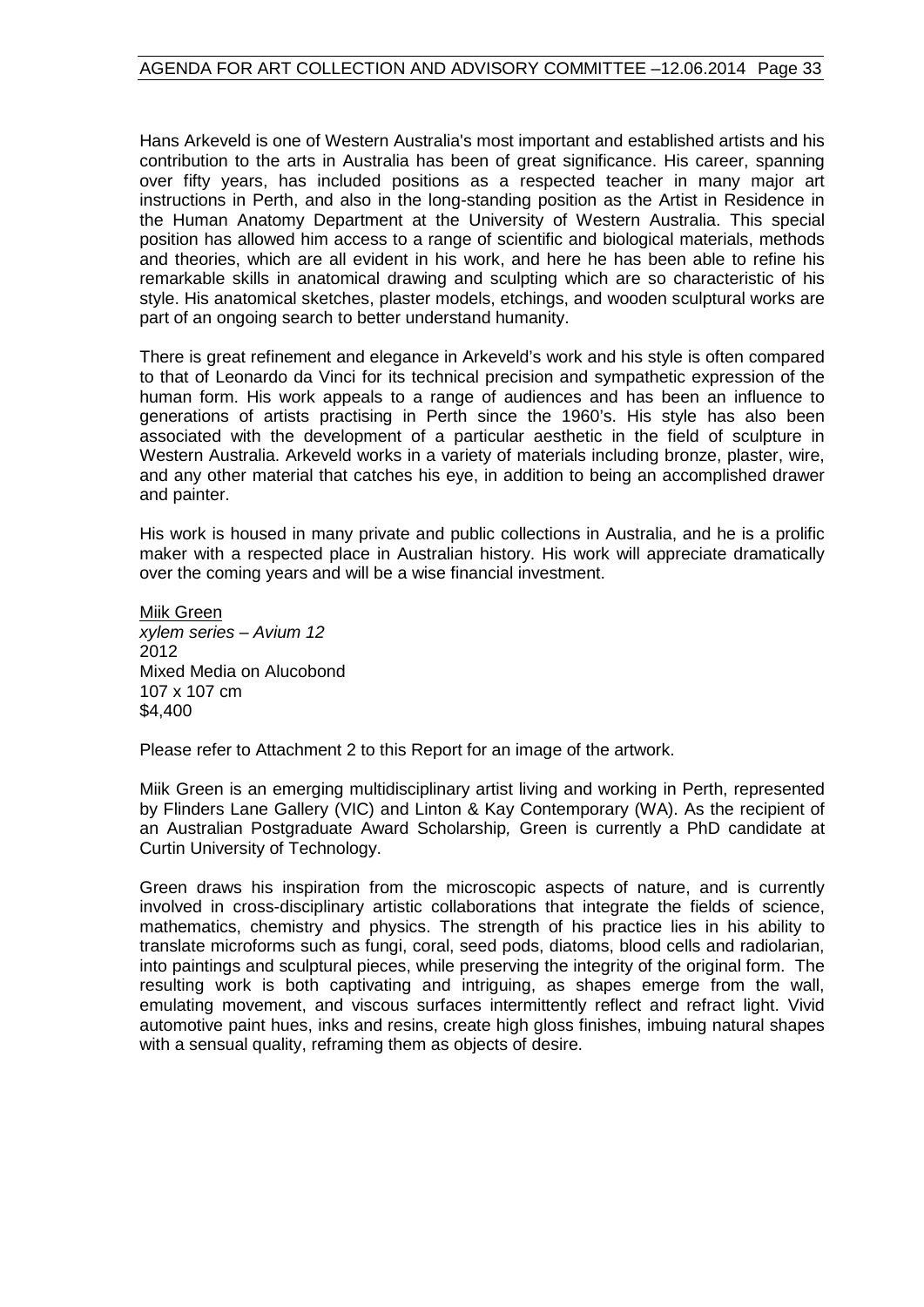His enamel, resin and aluminum works have a highly glossy surface, typically with a dream-like wash of deep vermillion, turquoise, yellows, and earth hues, reminding the viewer of deep watery places. The sculptural works are laden with a sensuous, fertile and luscious quality, which is typical of Green's style. There is a luminosity and a mystery in the work that simply cannot be reproduced via reproduction or photography, the texture and translucency in the paint can only be fully appreciated by viewing the work directly. The sculptural forms are surprising to encounter for their soft edges, bulging contours, and clean production values.

This artist is a wonderful example of Western Australian emerging talent. Green is also working in the field of public art and has already begun to make his way into some prestigious awards and collections across Australia.

#### **Issues and options considered**

There are three options available to the Art Collection Advisory Committee:

- accept the recommendation for acquisitions
- accept part of the recommendations for acquisitions or
- not accept any recommendation for acquisitions.

#### **Legislation / Strategic Community Plan / policy implications**

| Legislation                     | The Art Collection and Advisory Committee and the Chief<br>Executive Officer have been granted delegated authority<br>to purchase artworks recommended up to an amount of<br>\$15,000 and within budget allocations |
|---------------------------------|---------------------------------------------------------------------------------------------------------------------------------------------------------------------------------------------------------------------|
| <b>Strategic Community Plan</b> |                                                                                                                                                                                                                     |
| Key theme                       | Community Wellbeing.                                                                                                                                                                                                |
| <b>Objective</b>                | Cultural development.                                                                                                                                                                                               |
| <b>Strategic initiative</b>     | Invest in publically accessible visual art that will present a<br>culturally enriched environment.                                                                                                                  |
| <b>Policy</b>                   | The City's Art Collection and Memorabilia Policy.                                                                                                                                                                   |

#### **Risk management considerations**

The risks of adding artwork that is not aligned to the City's current art collection are as follows:

- The City's art collection is a specialised and curated collection. The integrity of the collection could be jeopardised by purchasing artworks on subjective criteria.
- The collection is building in value year on year and now represents a sizeable asset. Thus, the overall value of the collection is of concern and this will deteriorate if not directed correctly or if 'weak' works enter the collection.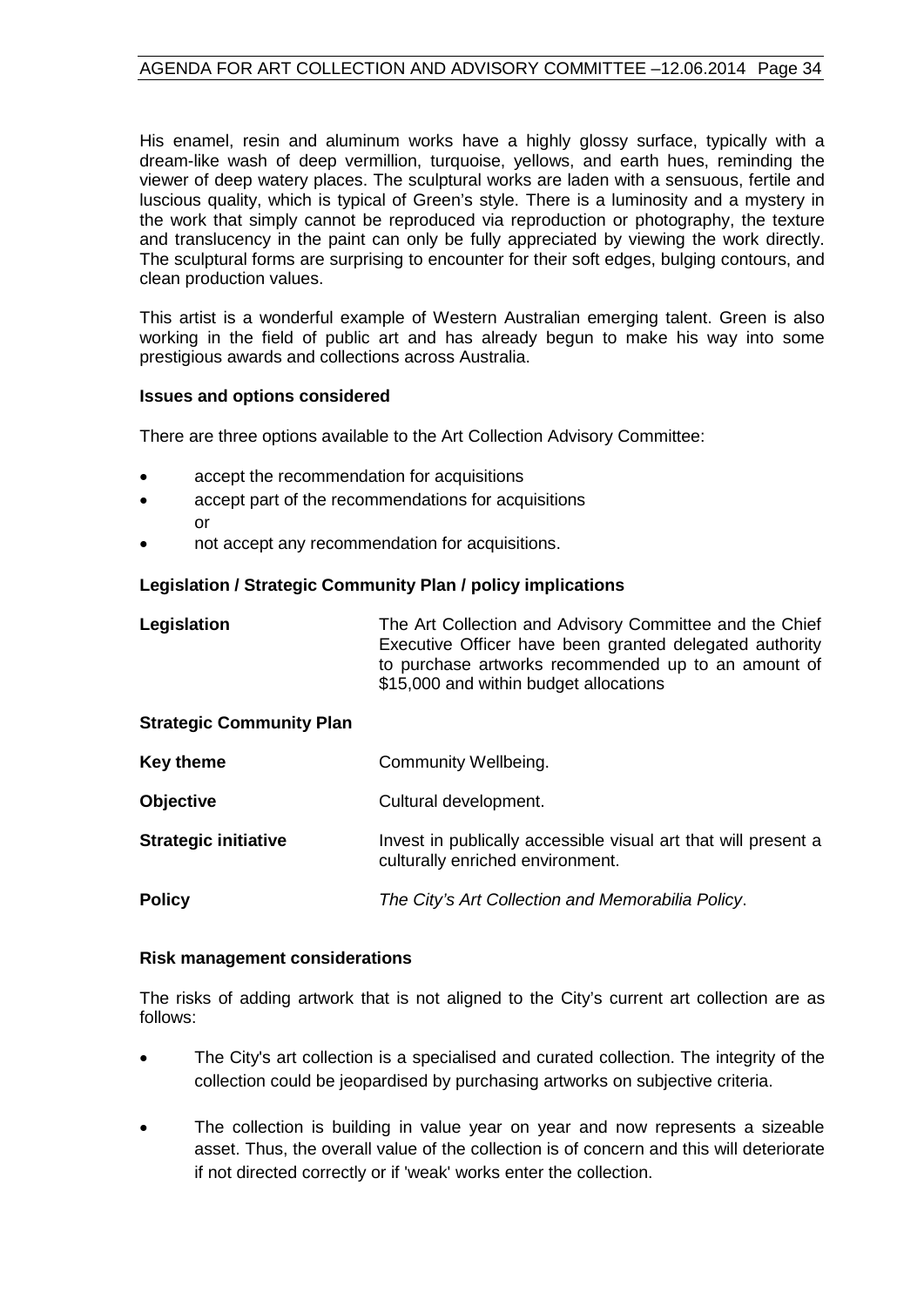#### AGENDA FOR ART COLLECTION AND ADVISORY COMMITTEE –12.06.2014 Page 35

When the City's art collection was assessed in 2011, the valuer's comments noted that the City has a significant contemporary art collection of excellent financial and cultural value. Overall, selections have been made in order to build a collection of high artistic and financial value.

#### **Financial / budget implications**

The City allocated an annual acquisition budget of \$15,000 for the purchase of artworks for inclusion in its collection for the 2013-14 Financial Year, of which \$10,898 remains. The recommended acquisition total is \$7,150.

This amount falls within the Chief Executive Officer's purchasing limit of \$15,000, as outlined in *The City's Art and Memorobilia Collections Policy*. Acquisition of the proposed artwork would leave \$3,748 remaining in the budget.

All amounts quoted in this report are exclusive of GST.

#### **Regional significance**

The City's art collection is a specialised and curated collection of artworks by Western Australian artists. Selections have been made in order to build a collection of high artistic and financial value.

The collection is building in value and now represents a sizeable asset. When the City's art collection was assessed in 2011, the valuer's comments noted that the City has a significant contemporary art collection of excellent financial and cultural value.

#### **Sustainability implications**

The acquisition of artworks for the collection has positive social sustainability implications for the City. The art collection acts as a catalyst for public discussion about current social, economic and environmental issues.

The collection physically enhances public places and the public realm by creating points of interest, animating spaces and providing beauty, character and colour to the City. It also enhances the relevance for the local community of the City's cultural position and increases the value of the City's cultural resources.

#### **Consultation**

Not applicable.

#### **COMMENT**

The Art Collection and Advisory Committee and the Chief Executive Officer have been granted delegated authority to purchase artworks recommended up to an amount of \$15,000 and within budget allocations.

The two artworks '*Xylem Series - Avium 12'* (2012) by Miik Green, and '*Dissected Head Series'* (c.1980) by Hans Arkeveld have been identified by the City's Curator as valuable investments by significant Western Australian artists that will strengthen the overall value of the collection.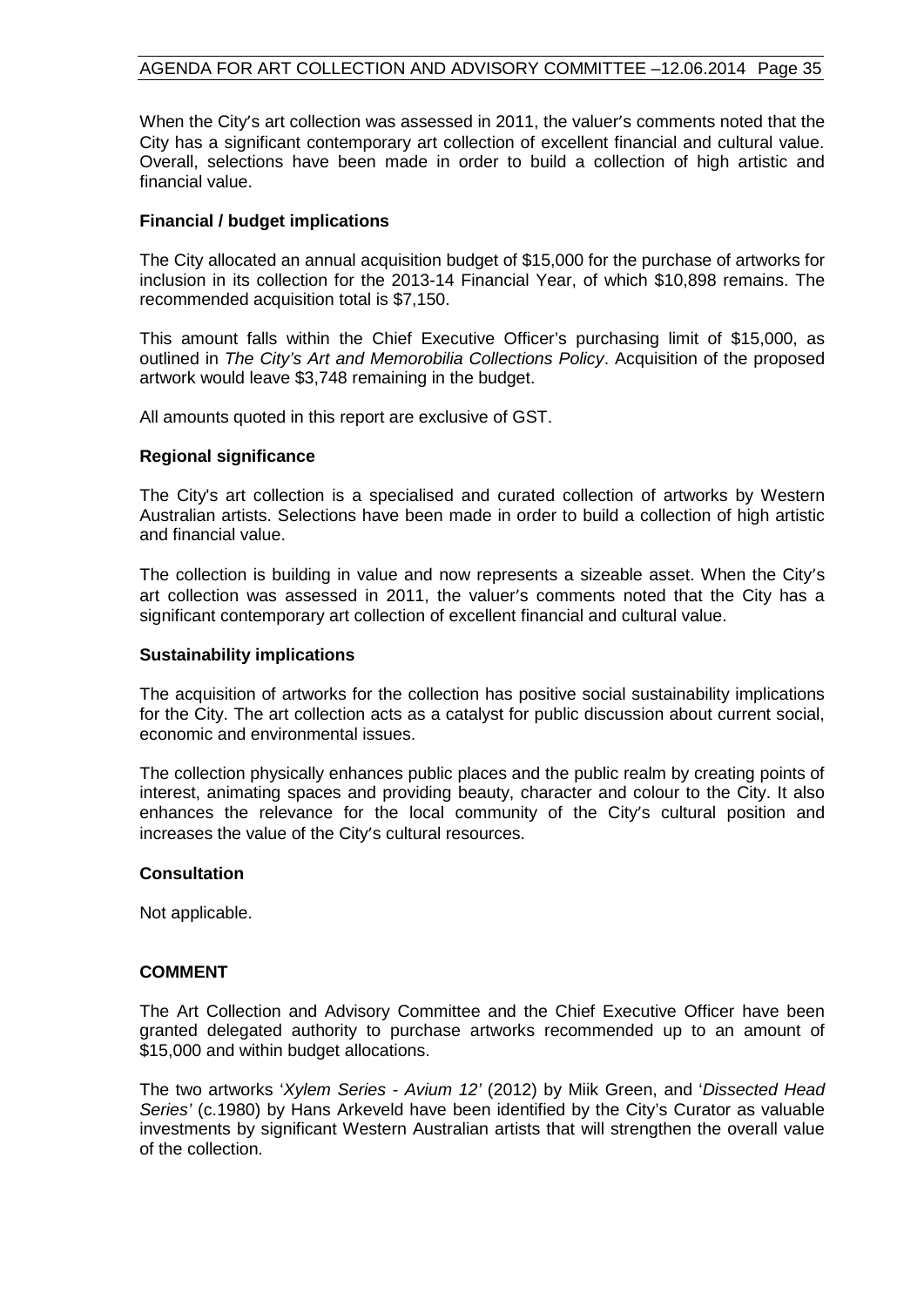#### AGENDA FOR ART COLLECTION AND ADVISORY COMMITTEE –12.06.2014 Page 36

It is recommend that the Art Collection and Advisory Committee approve the acquisition of two new artworks entitled '*Xylem Series - Avium 12'* (2012) by Miik Green, and '*Dissected Head Series'* (c.1980) by Hans Arkeveld.

#### **VOTING REQUIREMENTS**

Simple Majority.

#### **RECOMMENDATION**

**That the Art Collection and Advisory Committee APPROVES the acquisition of two new artworks entitled** *'Xylem Series - Avium 12'* **(2012) by Miik Green for a cost of \$4,400, and** *'Dissected Head Series'* **(c.1980) by Hans Arkeveld for a cost of \$2,750.**

*Appendix 3 refers*

*[To access this attachment on electronic document, click here: Attach3ARTagn120614.pdf](http://www.joondalup.wa.gov.au/files/committees/ACAC/2014/Attach3ARTagn120614.pdf)*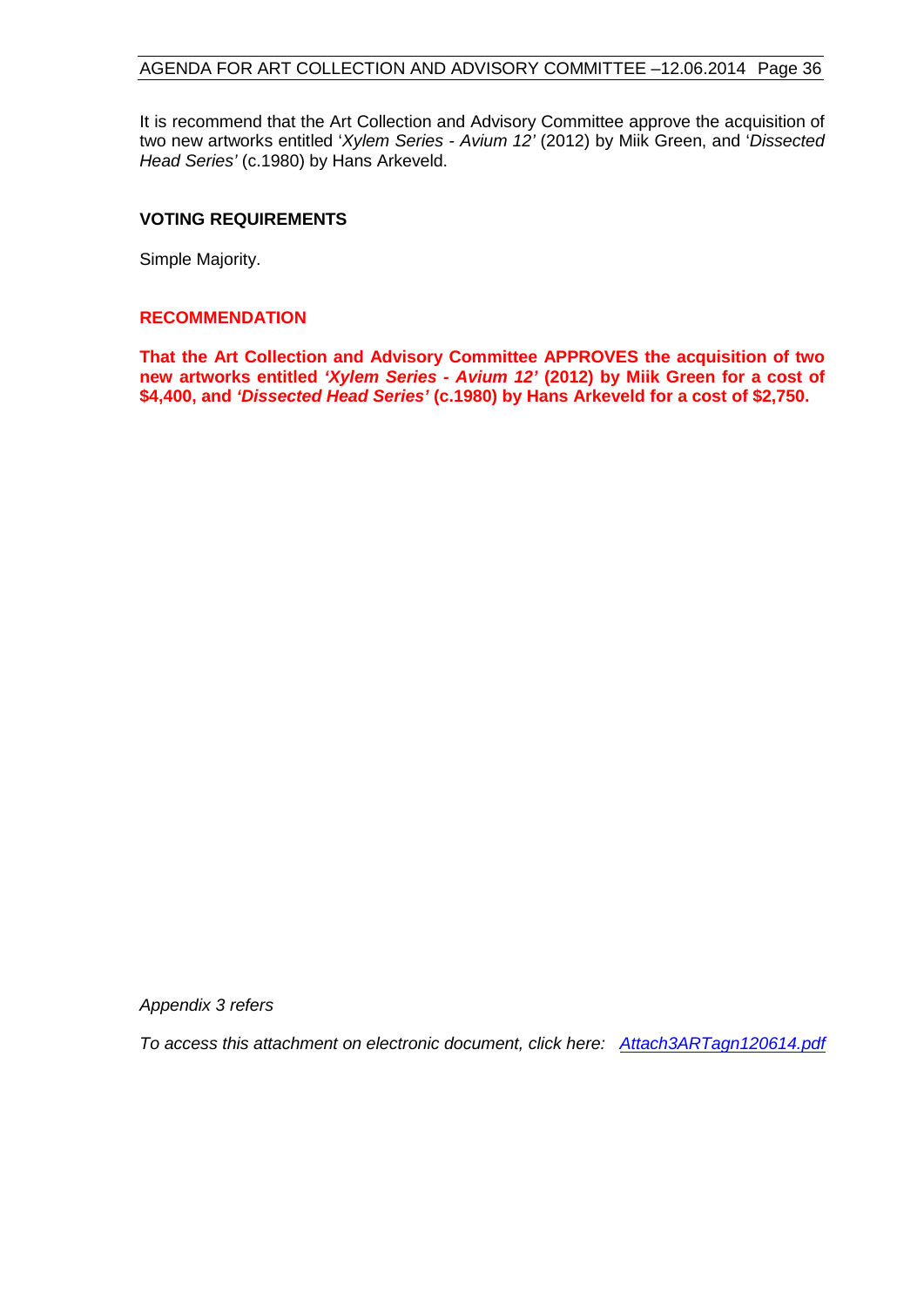### AGENDA FOR ART COLLECTION AND ADVISORY COMMITTEE –12.06.2014 Page 37

<span id="page-36-0"></span>**URGENT BUSINESS**

<span id="page-36-1"></span>**MOTIONS OF WHICH PREVIOUS NOTICE HAS BEEN GIVEN**

<span id="page-36-2"></span>**REQUESTS FOR REPORTS FOR FUTURE CONSIDERATION**

<span id="page-36-3"></span>**CLOSURE**